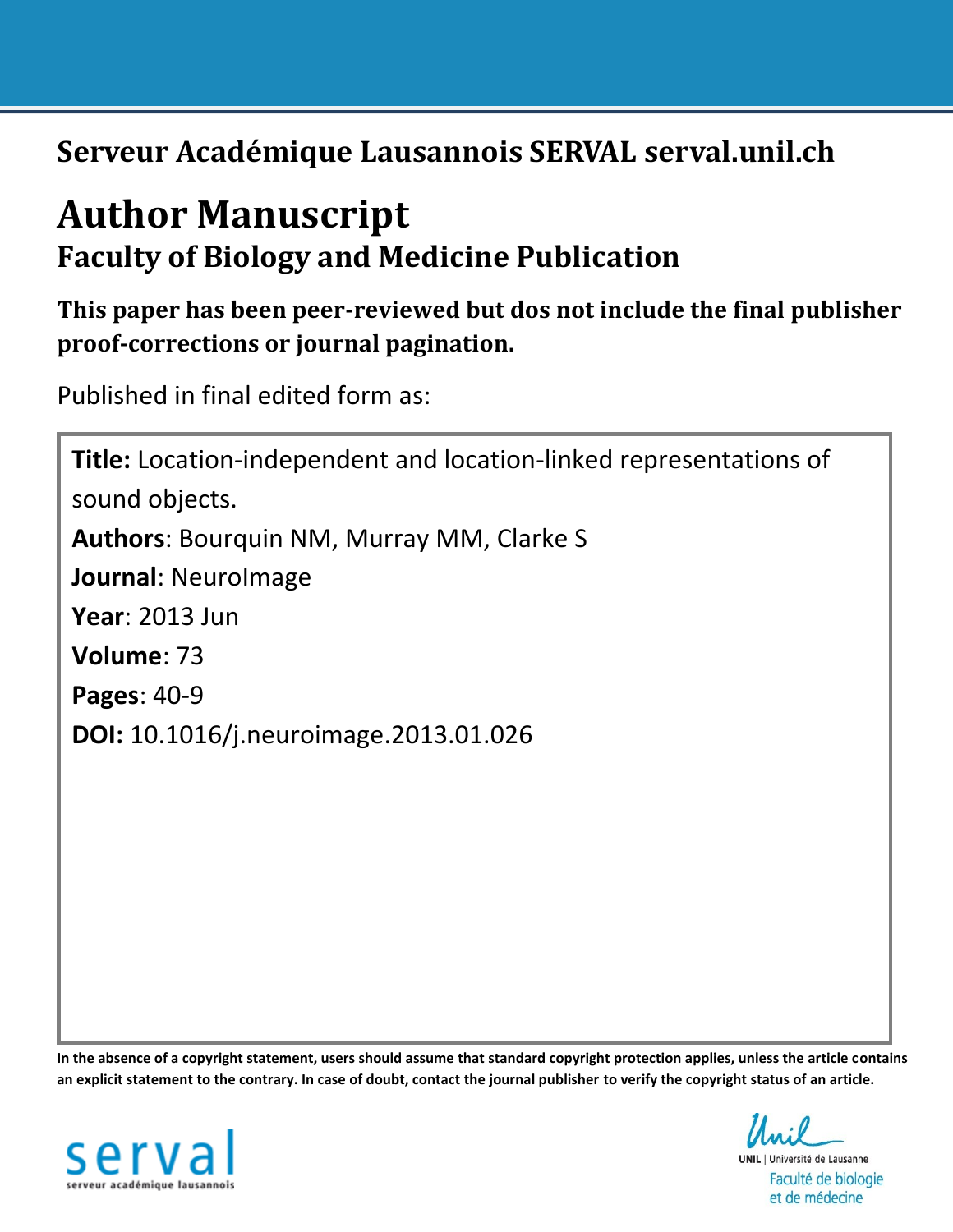# **Location-independent and location-linked representations of sound objects**

Nathalie M.-P. Bourquin<sup>1</sup>, Micah M. Murray<sup>1,2,3</sup>, and Stephanie Clarke<sup>1</sup> <sup>1</sup>Service de Neuropsychologie et de Neuroréhabilitation, CHUV and Université de Lausanne, Lausanne, Switzerland. <sup>2</sup>Service de Radiologie, CHUV and Université de Lausanne, Lausanne, Switzerland. <sup>3</sup>EEG Brain Mapping Core, Center for Biomedical Imaging (CIBM) of Lausanne and Geneva, Switzerland

Corresponding author: Prof. Stephanie Clarke Service de Neuropsychologie et de Neuroréhabilitation CHUV, Université de Lausanne 1011 Lausanne, Switzerland Phone : +41 21 314 13 09 Mobile phone : +41 79 556 82 43 Fax : +41 21 314 13 19 [Stephanie.Clarke@chuv.ch](mailto:Stephanie.Clarke@chuv.ch)

32 pages 4 Figures Conflict of interest: none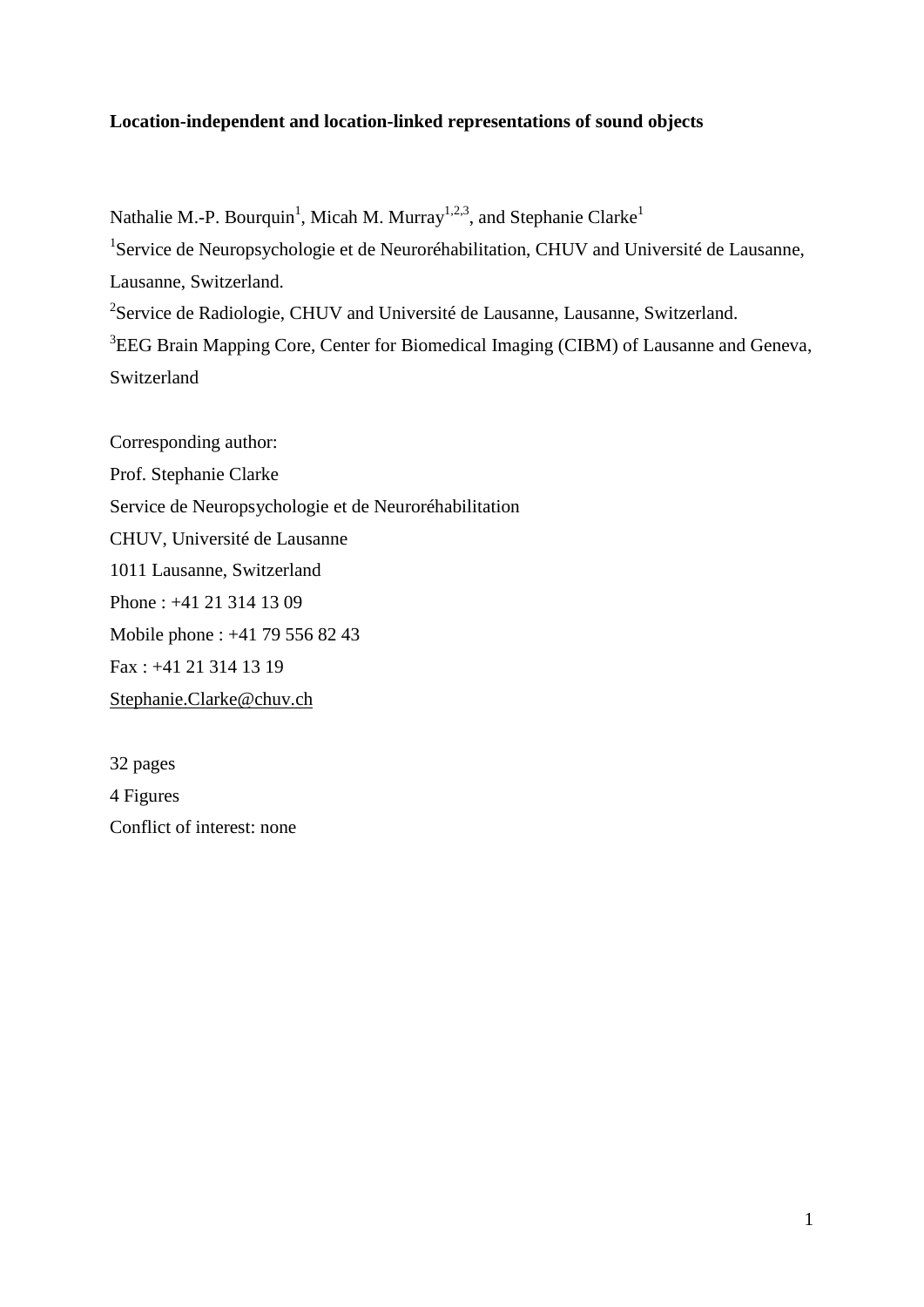# **ABSTRACT**

For the recognition of sounds to benefit perception and action, their neural representations should also encode their current spatial position and their changes in position over time. The dual-stream model of auditory processing postulates separate (albeit interacting) processing streams for sound meaning and for sound location. Using a repetition priming paradigm in conjunction with distributed source modeling of auditory evoked potentials, we determined how individual sound objects are represented within these streams. Changes in perceived location were induced by interaural intensity differences, and sound location was either held constant or shifted across initial and repeated presentations (from one hemispace to the other in the main experiment or between locations within the right hemispace in a follow-up experiment). Location-linked representations were characterized by differences in priming effects between pairs presented to the same vs. different simulated lateralizations. These effects were significant at 20-39 ms post-stimulus onset within a cluster on the posterior part of the left superior and middle temporal gyri; and at 143-162 ms within a cluster on the left inferior and middle frontal gyri. Location-independent representations were characterized by a difference between initial and repeated presentations, independently of whether or not their simulated lateralization was held constant across repetitions. This effect was significant at 42- 63 ms within three clusters on the right temporo-frontal region; and at 165-215 ms in a large cluster on the left temporo-parietal convexity. Our results reveal two varieties of representations of sound objects within the ventral/What stream: one location-independent, as initially postulated in the dual-stream model, and the other location-linked.

#### **Keywords**

Sound recognition; auditory processing streams; auditory cortex; auditory evoked potentials; repetition priming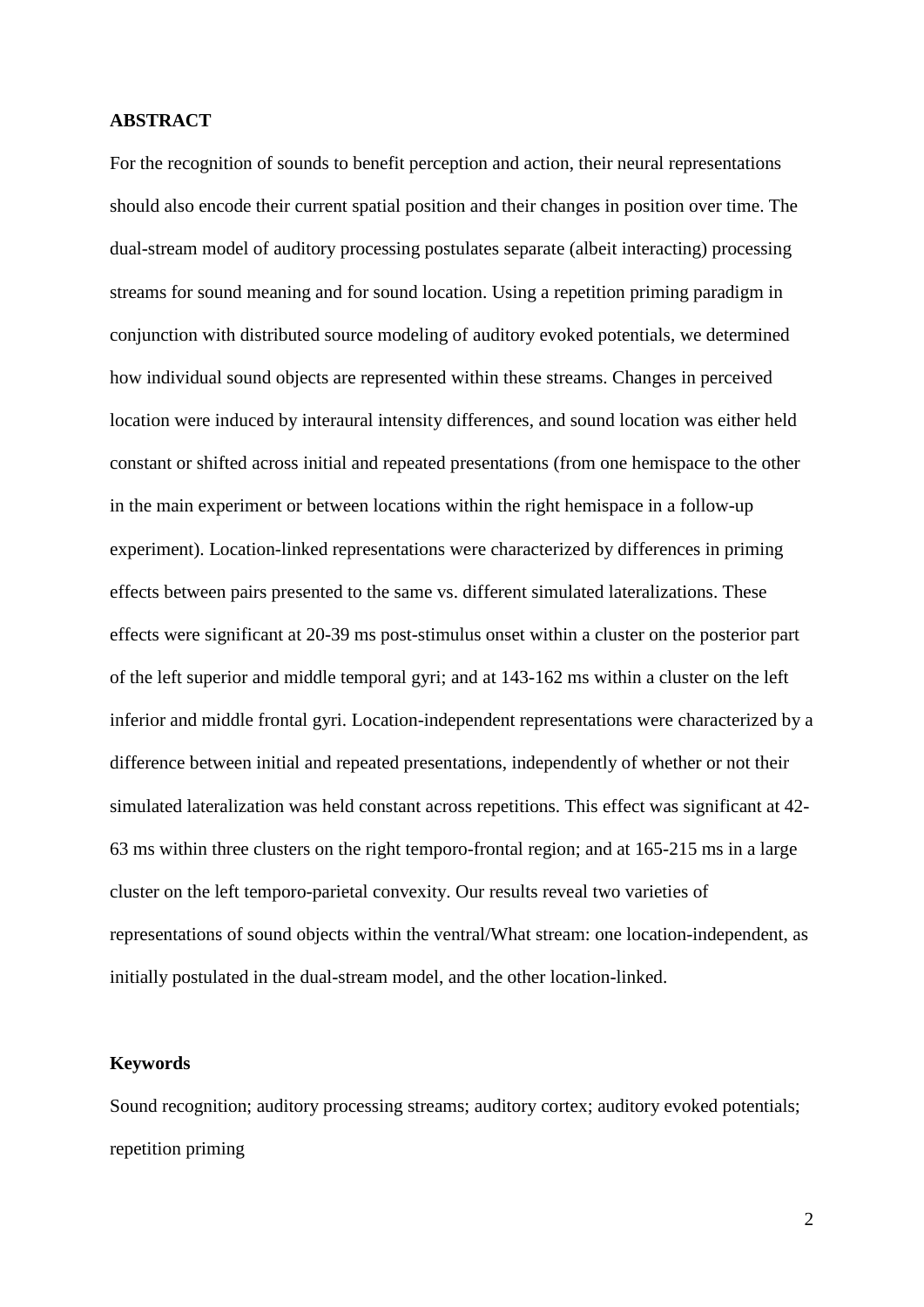## **1. Introduction**

Today's view of auditory processing is very much influenced by the dual-stream model (Rauschecker andScott, 2009), which is derived from electrophysiological studies in nonhuman primates (Rauschecker andTian, 2000; Kaas andHackett, 2000) as well as from activation (Alain et al., 2001; Maeder et al., 2001; De Santis, Clarke, and Murray, 2007) and lesion studies in humans (Clarke et al., 2000; 2002). Its basic tenet, segregation of auditory processing between the ventral/What stream, leading ultimately to the identification of a sound object, and the dorsal/Where stream, leading to its localization, is well supported by several lines of evidence. The dorsal/Where stream has been shown to be involved in different aspects of auditory spatial processing (Arnott et al., 2004), including the refinement of auditory spatial representations associated with training-induced improvement in discrimination (Spierer et al., 2007a, 2011) and the explicit judgment of sound positions (as demonstrated by transcranial magnetic stimulation: Lewald, Wienemann, and Boroojerdi, 2004; At, Spierer, and Clarke, 2010). Neural activity within the ventral/What stream codes for environmental sound objects (Murray et al., 2006; De Lucia, Clarke, and Murray, 2010a) and exhibits repetition-induced priming effects, which have been reported with two types of paradigms. First, a series of studies described a decrease in neural responses to repeated vs. initial stimulus presentations that were themselves separated by intervening stimuli or by separate study and test sessions (Bergerbest et al., 2004; Murray et al., 2008; De Lucia et al., 2010b; Bourquin et al., 2012a). Repetition priming effects usually manifest as suppression but sometimes as enhancement (Henson et al., 2000); depending on parameters that are currently unclear. Second, other studies used an adaptation paradigm, with initial and repeated presentations paired together in (nearly) immediate succession (e.g. Altmann et al., 2008 a ,b; 2010; Doehrmann et al., 2008). The underlying rationale is that the recovery from an adapted level of responsiveness reveals sensitivity to a given stimulus or cognitive dimension (Grill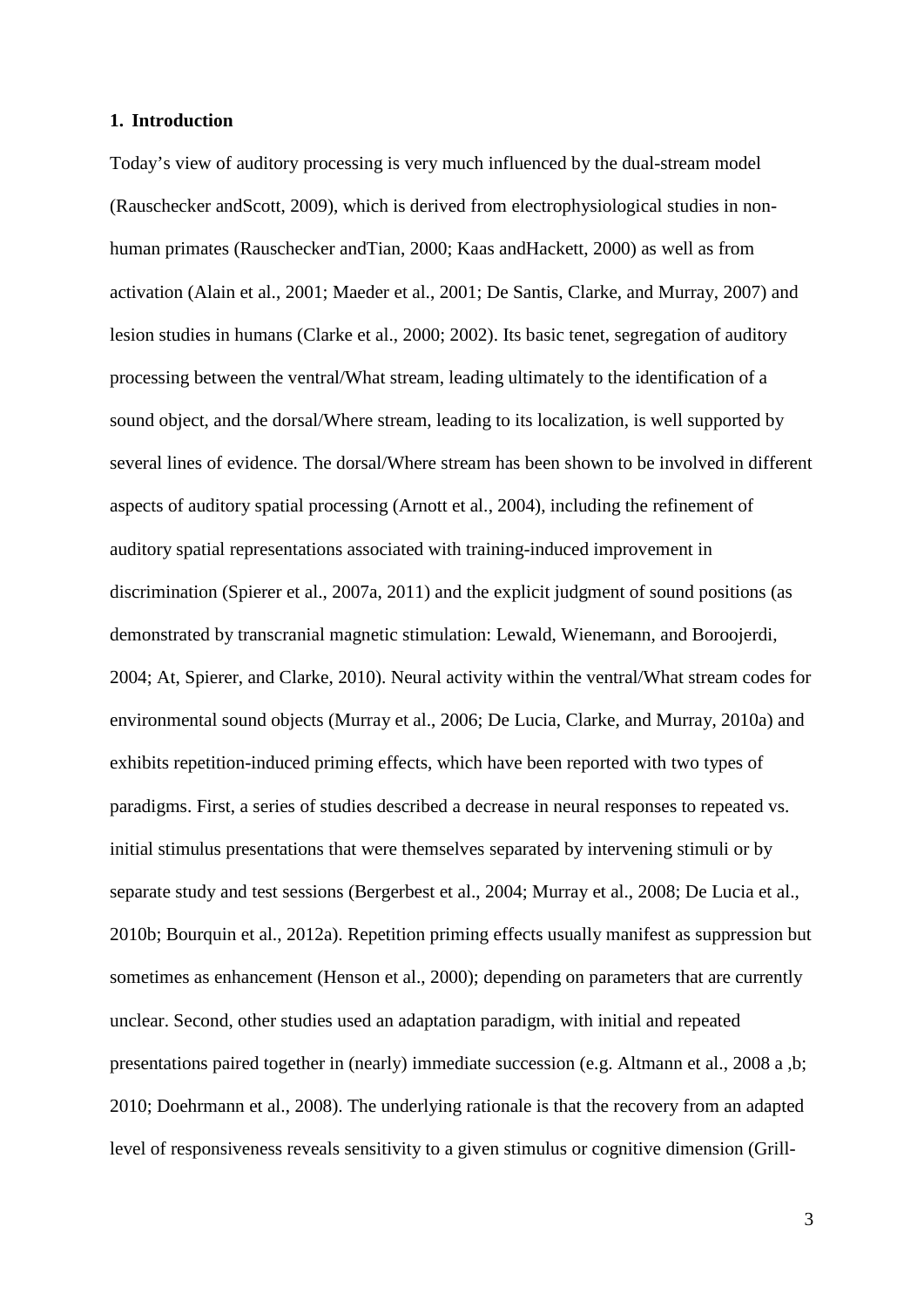Spector and Malach, 2001). One advantage conferred by the first type of paradigm, where initial and repeated presentations are separated by intervening stimuli, is that repetitionrelated effects can be dissociated more readily from habituation to low-level stimulus features. Furthermore, several previous auditory evoked potential studies used this approach successfully to investigate repetition priming effects within sound object representations (Murray et al., 2008; Bourquin et al., 2012a) and their further use will allow more readily for a synthesis of findings.

It is likewise worth noting that the overwhelming majority of these previous studies examining repetition-induced plasticity in sound representations concentrated on semantic (and not spatial) features of sound object representations and used centrally presented stimuli for primes and repeats. One exception is found in Altmann et al. (2008a) who investigated pattern vs. location changes with an fMRI adaptation paradigm. They found modulations for pattern changes within the ventral/What stream and modulations for location changes within the dorsal/Where stream.

Using the repetition priming paradigm the present study examined how the combined information of sound object identity and its location is represented within the auditory processing streams. The study was driven by the hypothesis that the human auditory cortex carries both location-independent and location-linked representations of sound objects. The former was expected to be characterized by repetition effects independent of the respective lateralizations of the prime and the repeat, and the latter to yield different repetition effects in pairs with the same vs. different lateralizations. Previous work, which did not vary the spatial location of stimuli across initial and repeated presentations, revealed priming effects at 156- 216 ms post-stimulus onset within cortical regions known to be part of the ventral auditory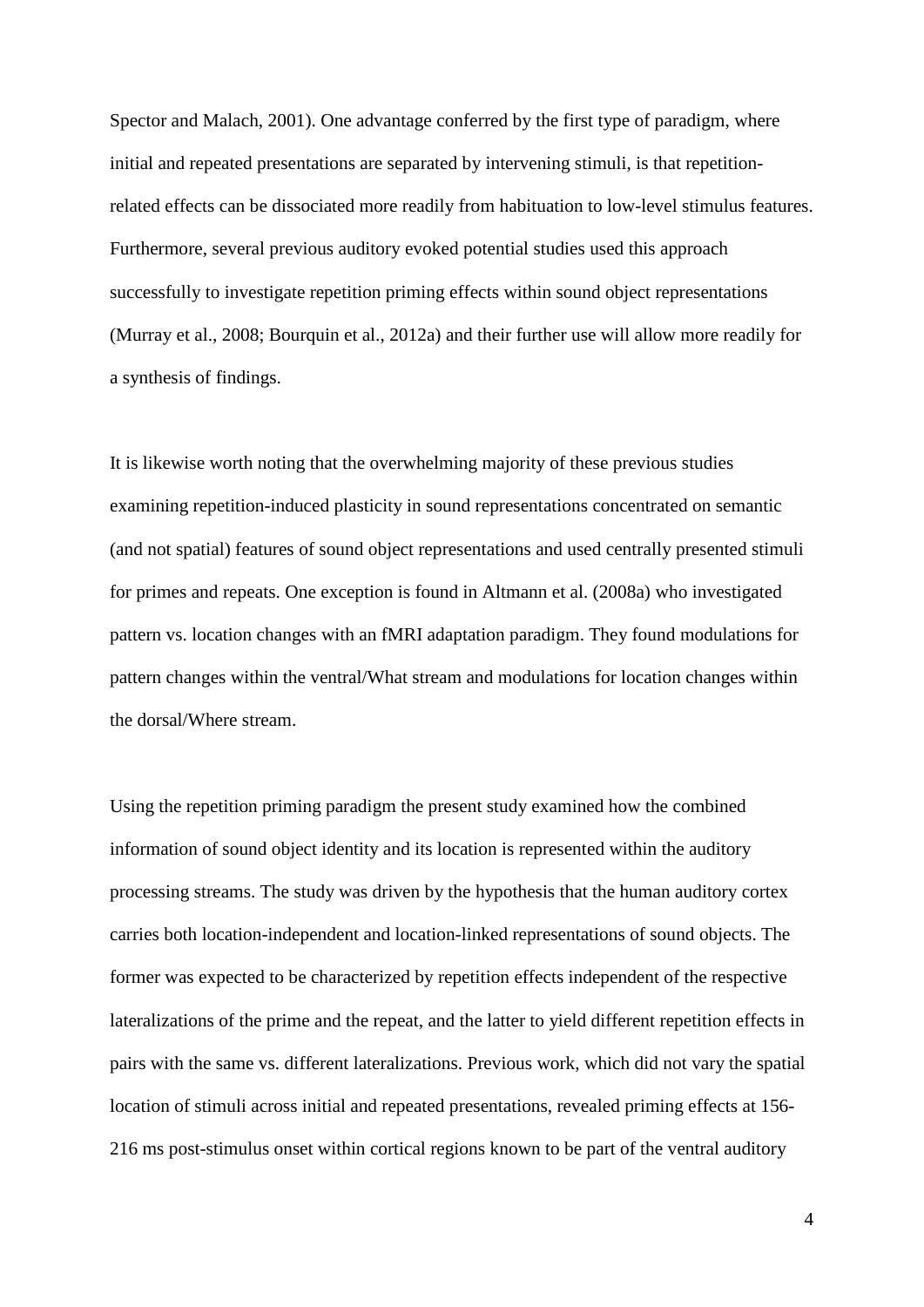stream, on the middle temporal gyrus and within the superior temporal sulcus on the left side (Murray et al., 2008); these effects were in terms of the global field power and not in terms of modulations in the topography of the auditory evoked potentials. These effects are believed to characterize a semantic, non-spatial representation of sound objects, but this hypothesis has never been actually tested. The existence of position-linked representations of sound objects is suspected on the basis of a recent 7T fMRI study; out of two early stage auditory areas known to be selective for sound recognition (as opposed to sound localization; Viceic et al., 2006), one was shown to be modulated by the position of environmental sounds, while the other was not (van der Zwaag et al., 2011). Results presented in this paper suggest that the auditory ventral/What pathway carries a dual representation of sound objects, one position-independent and the other position-linked.

#### *2.* **Materials and Methods**

## *2.1 Main Experiment*

#### *2.1.1 Subjects*

Twelve right-handed male subjects (mean  $\pm$  SD lateralization index = 84.08  $\pm$  6.30; Oldfield, 1971) aged between 20-38 years (mean  $\pm$  SD = 26.3  $\pm$  5.5 years) participated in the study. None had a history of neurological or psychiatric illness, and all reported normal hearing. They provided written informed consent and were paid modestly for their participation in the experiment. This study was approved by the Ethics Committee of the Faculty of Biology and Medicine of the University of Lausanne.

## *2.1.2 Experimental procedures*

Subjects listened to environmental sounds and classified them, as rapidly as possible, as produced by a living or manufactured source by pressing one of two buttons of a serial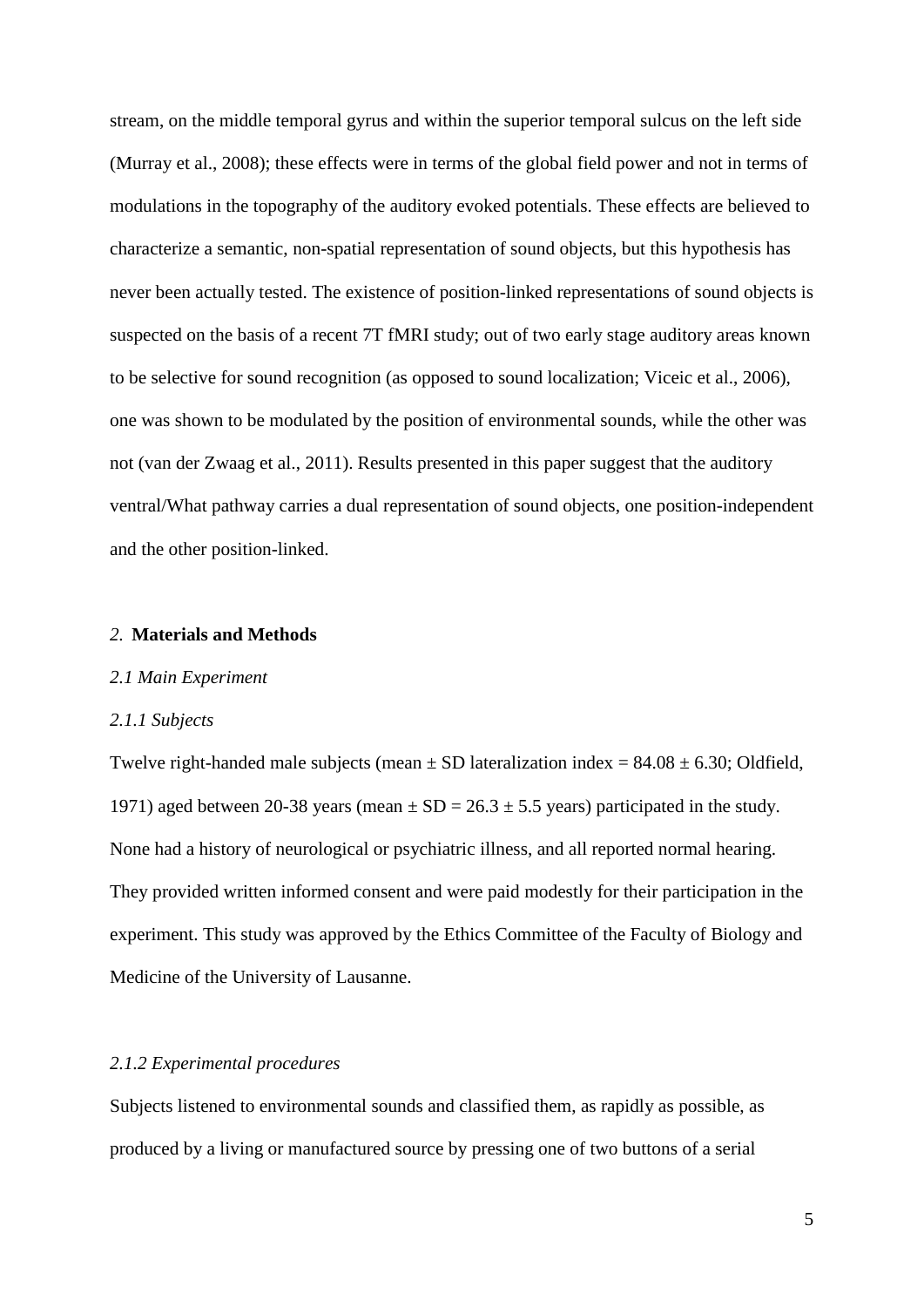response box while continuous 160-channel EEG was recorded (detailed below). They performed a sound categorization task, which minimized the necessity to process spatial information for task completion. In this way, we could determine orthogonal influences of spatial information on object processing as well as repetition effects. Each of the 40 sound objects (20 from living: baby crying, bird, cat, coughing, chicken, clearing throat, cow, crow, dog, donkey, frog, gargling, laughter, owl, pig, rooster, scream, sheep, sneezing, and whistling; and 20 from manufactured sound sources: accordion, bicycle bell, car horn, cash register, church bell, cuckoo clock, doorbell, door closing, flute, glass shattering, guitar, harmonica, harp, organ, piano, police siren, saxophone, telephone, trumpet and violin; as already used by Murray et al., 2006) were presented twice (initial and repeated presentation) within a block after 0 to 5 other intervening sounds. The sounds were delivered through insert earphones (ER-4P; www.etymotic.com) at a sound pressure level of 88dB to the ear receiving the more intense sound and 35dB to the opposite ear 88dB. This generated an intensity ratio of 72:28 and an IID of 8.2dB, using the formula  $\text{IID} = 20\text{log}(72/28)$ . As described in the follow-up study (see below), they were perceived at ca 65°. Similar IIDs were used in previous studies yielding lateralizations of similar angular values (e.g. Tardif et al., 2006; Spierer et al., 2009). Within each of the 16 blocks, sounds were presented with a pseudorandom inter-stimulus interval of 1600 ms to 2400 ms (in 100 ms steps). The lateralization of the initial and the repeated presentations of a given object within a block were either the same or different (same  $= S: R-R$ , L-L; different  $= D: R-L$ , L-R; the 4 possibilities each accounted for 25% of the pairs within a block and were mixed pseudo-randomly). The initial and the repeated presentations of a given sound object were either acoustically different exemplars of the same sound object (e.g. of the same dog barking) or identical exemplars. This was done to minimize cross-over effects across blocks (along with the use of a break between blocks; see also Murray et al., 2008 for a similar approach). The four possibilities accounted each for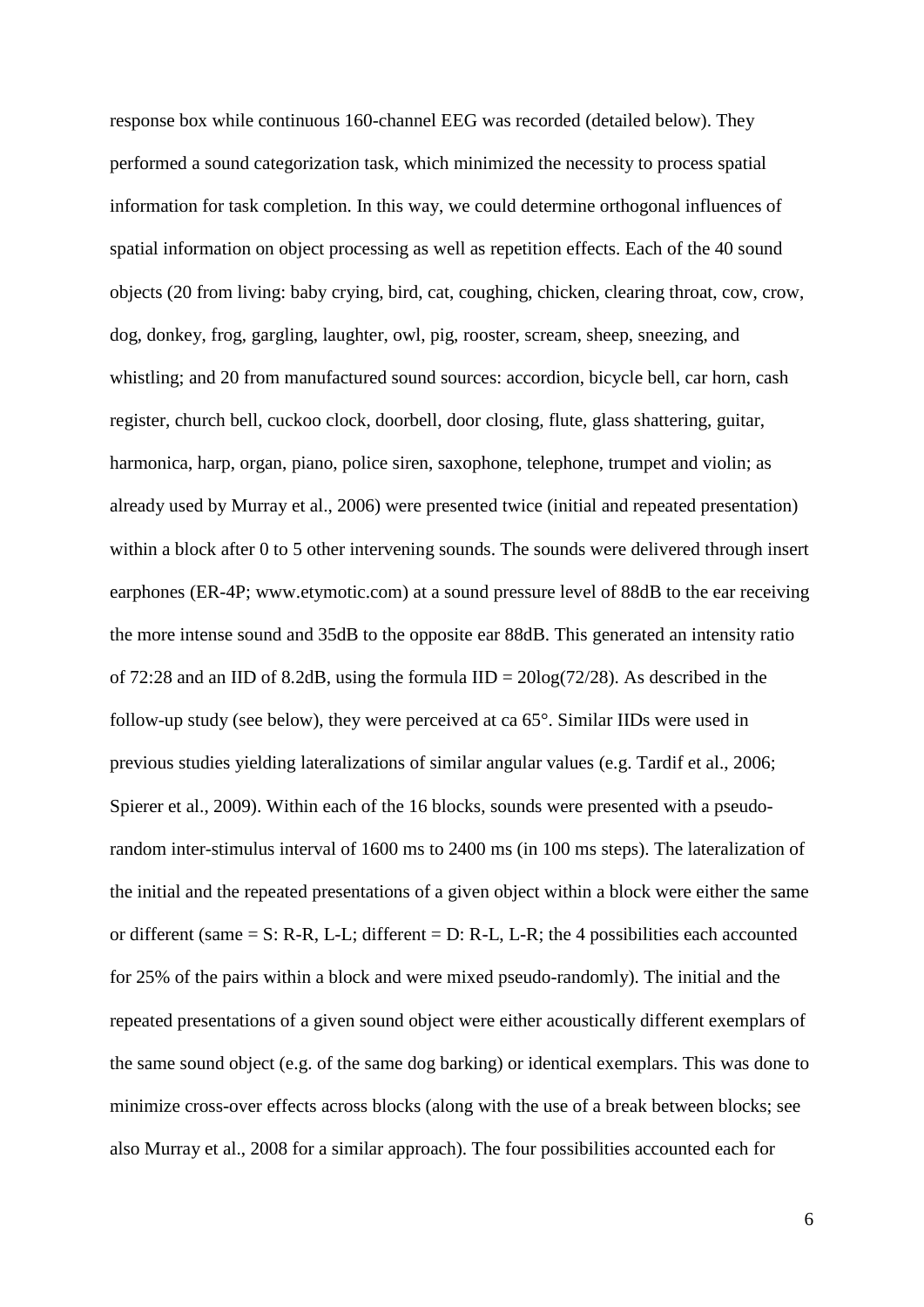25% of the pairs within a block and were pseudo-randomly distributed across the 16 blocks of the whole experiment. The relationship between the acoustic nature of the repeated exemplar (identical or not) and its position with respect to the initial presentation (same or different) was pseudo-randomized and balanced across sound objects and subjects. Because prior research has demonstrated equivalent priming and repetition suppression effects with both acoustically identical and different exemplars (De Lucia et al., 2010b), we reasoned that any effects linked to using identical vs. distinct exemplars would be counter-balanced across our factors of interest (i.e. same/different sound lateralization and initial/repeated presentation). Moreover, the repeats at the same lateralization and those at different lateralizations were equally often preceded by stimuli in the same or different position (Fig. 1) to avoid bias arising from spatial attentional priming induced by the preceding stimulus (Posner, 1980).

The time lag and the number of intervening items between the initial and repeated presentations of a given sound object ranged from 2 to 12 sec. (0 to 5 distinct intervening items, none of which were exemplars of the same auditory object) and they were kept constant across participants. In order to avoid systematic bias arising from order presentation across subjects, the presentation order of the blocks was determined by a Latin square design. The blocks were separated by six minute breaks, during which the participants were exposed to another kind of auditory stimuli (series of four pure tones) which were irrelevant to the experimental paradigm. This was in part done to allow sufficient time for an effective "resetting" of priming effects from one block to the next and therefore to minimize any carryover effects from one block to the next (Murray et al., 2008). The whole experiment lasted approximately 2.2 hours.

# *2.1.3 EEG recording and pre-processing*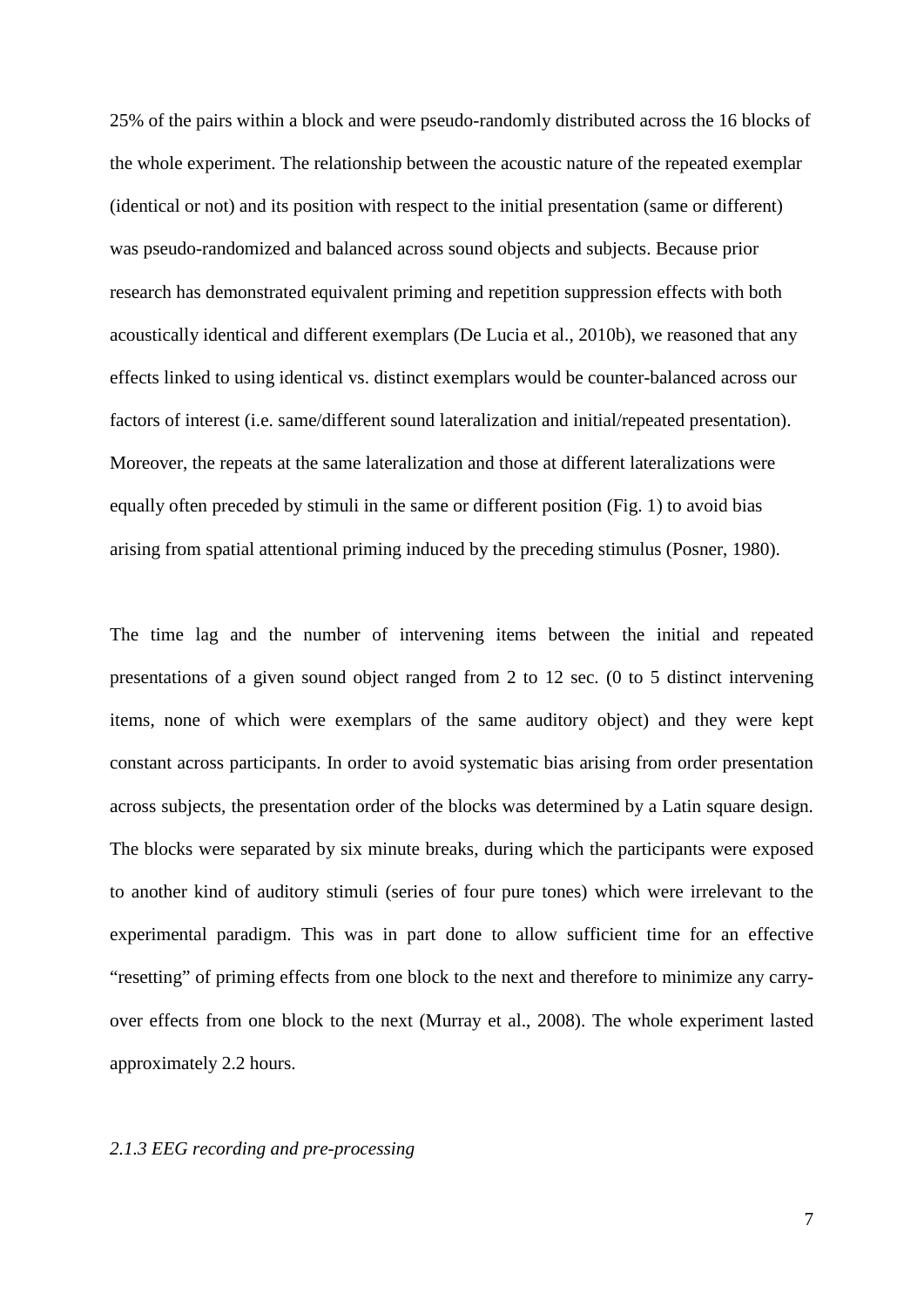Continuous EEG was recorded at 1024Hz through a 160-channel Biosemi ActiveTwo system (Biosemi, Amsterdam, Netherlands). EEG pre-processing and analyses were performed using Cartool (Brunet, Murray, and Michel, 2011; http://sites.google.com/site/fbmlab/cartool). EEG epochs including 100 ms pre- to 500 ms post-stimulus onset were averaged, and auditory evoked potentials (AEPs) were calculated for the four experimental conditions: congruent and incongruent pairs; initial and repeated presentations. Trials with eye blinks or transient noise were rejected offline using a semi-automated  $\pm 60 \mu V$  criterion at every channel as well as visual inspection of the raw EEG signals. The average number of accepted epochs was  $269 \pm 2$ (mean  $\pm$  standard deviation) for each of the four AEPs calculated per subject. For the analysis involving the collapsing of data across all initial presentations vs. all repeated presentations (irrespective of whether or not the perceived location remained constant), this figure increased to  $537 \pm 4$  epochs. There was no significant difference in the number of accepted trials across the experimental conditions for the main analysis ( $F_{(3,9)}<0.21$ , p=0.89) or for the analysis involving collapsed data  $(t_{(11)}<0.81, p=0.43)$ . Prior to group averaging, data at artefact channels from each subject were interpolated using 3-dimensional splines (Perrin et al., 1987). Data were then recalculated against the average reference and band-pass filtered between 0.68 and 40Hz. Data were baseline corrected over the 100 ms pre-stimulus period during groupaveraging.

# *2.1.4 Source estimations and analyses*

Our analyses here are based solely on distributed source estimations. This approach is akin to what is routinely performed in magnetoencephalographic studies of brain function (Ahlfors et al., 2010; Michel and Murray, 2012). We estimated the intracranial sources of the AEPs as a function of time using a distributed linear inverse solution (ELECTRA) and applying the local autoregressive average (LAURA) regularization approach to address the non-uniqueness of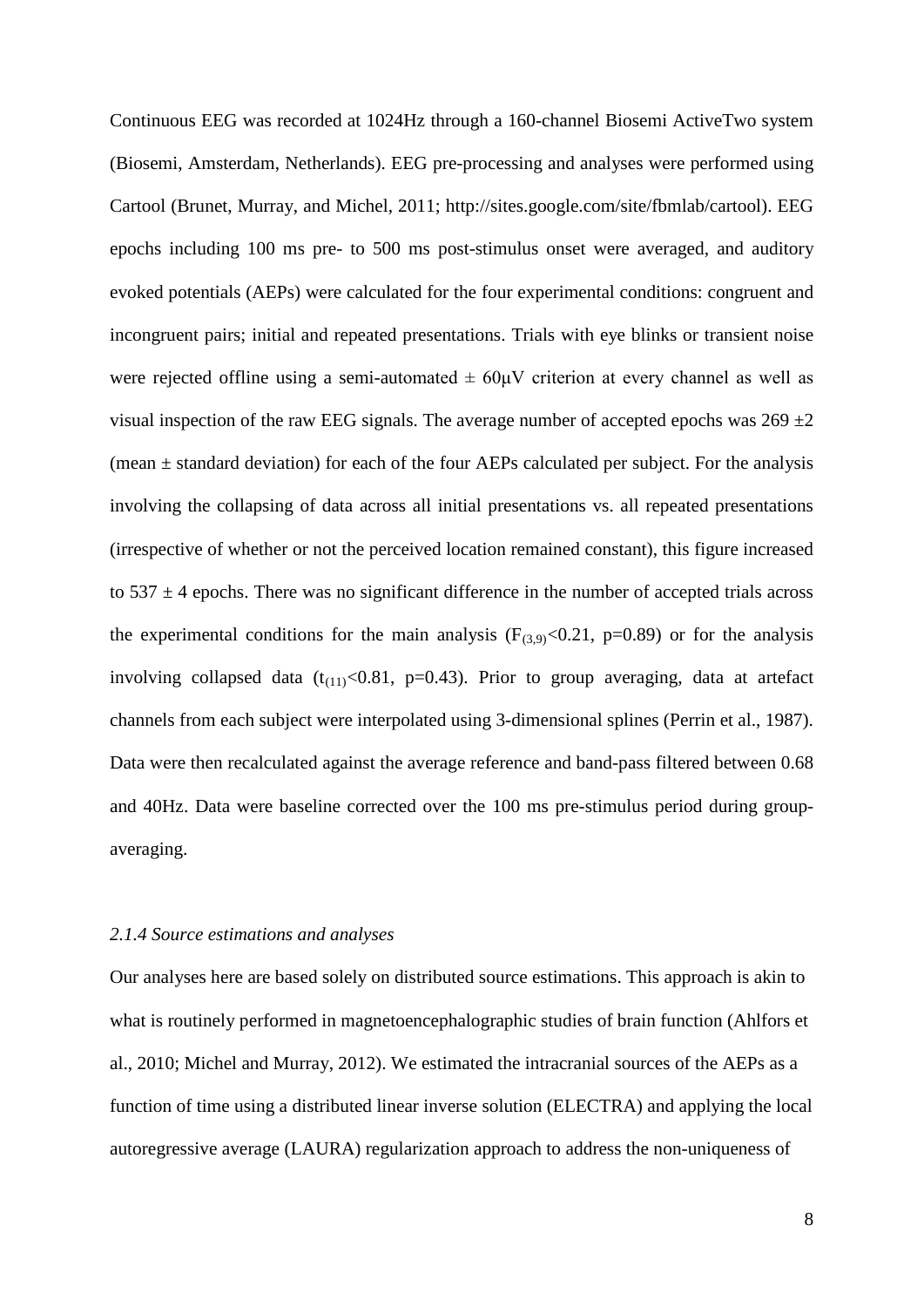the inverse problem (Grave de Peralta Menendez et al., 2001, 2004; Michel et al., 2004). The inverse solution algorithm is based on biophysical principles derived from the quasi-static Maxwell's equations; most notably the fact that independent of the volume conductor model used to describe the head, only irrotational and not solenoidal currents contribute to the EEG (Grave de Peralta Menendez et al., 2001, 2004). As part of the regularization strategy, homogenous regression coefficients in all directions and within the whole solution space were used. The version of LAURA used here employs a realistic head model with 3005 nodes arranged within the gray matter of the Montreal Neurological Institute's (MNI) average brain. This implementation of LAURA was generated with the Spherical Model with Anatomical Constraints (SMAC; Spinelli et al., 2000). As an output, LAURA provides current density value (in  $\mu$ A/mm<sup>3</sup>) at each node. Prior fundamental and clinical research have documented and discussed in detail the spatial accuracy of this inverse solution, which is on the order of the grid size of the solution points (here ~6x6x6mm; Grave de Peralta Menendez et al., 2004; Michel et al., 2004; Gonzalez Andino et al., 2005a,b; Martuzzi et al., 2009). Statistics on the source estimations was performed on a millisecond-by-millisecond level over the 500 ms post-stimulus interval (graphical user interface programmed and provided by Dr. Jean-Francois Knebel of the Functional Electrical Neuroimaging Laboratory; www.unil.ch/fenl). Only effects meeting the following triad of criteria were considered significant: 1) nodes meeting or exceeding the p≤0.05 significance threshold, 2) a cluster extent threshold of  $k_E \ge 15$ contiguous nodes, and 3) a temporal contiguity of at least 18 ms (20 data points at 1024Hz). The spatial extent criterion was determined using the AlphaSim program (available from the Analysis of Functional NeuroImages website: http://afni.nimh.nih.gov) and as described in former reports from our and others' groups (e.g. Toepel et al., 2009; Britz and Michel, 2010; De Lucia et al., 2010a; Knebel et al., 2011; Knebel and Murray, 2012; Bernasconi et al., 2011; Toepel et al,. 2012; Thelen et al., 2012). This program performs 10,000 Monte Carlo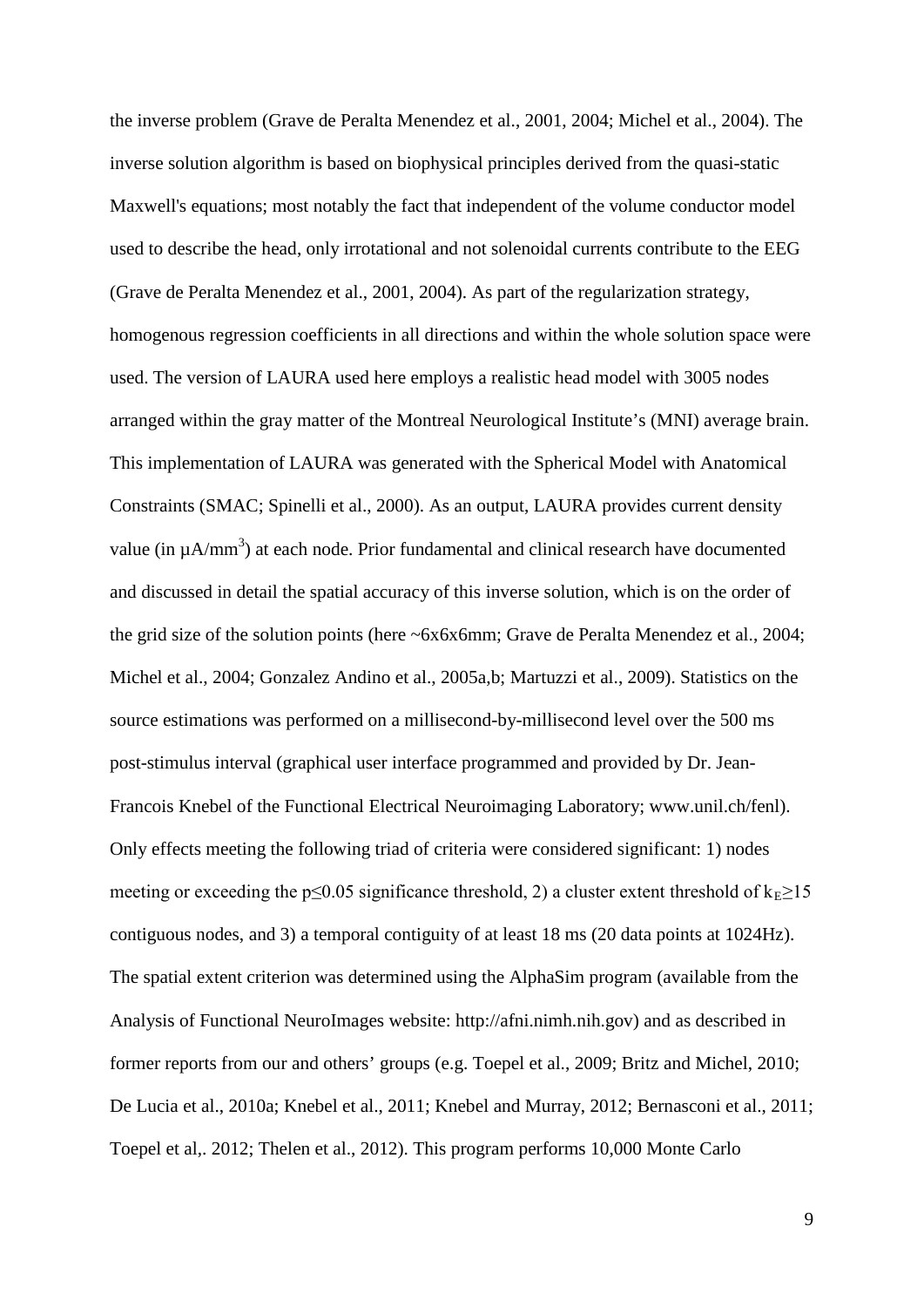permutations on the 3005 nodes of our lead field matrix to determine the false discover rate for clusters of different sizes and a given level of presumed spatial smoothness (here 6mm FWHM). This simulation yielded an equivalent node-level p-value of  $p \le 0.0005$  for a given moment in time. The temporal criterion was selected based on works that examined the impact of varying levels of temporal autocorrelation on the probability of observing a significant difference at a given point within a time series and is an extrapolation of criteria proposed assuming 90% temporal autocorrelation (cf Table 1 in Guthrie and Buchwald, 1991). To identify effects of same vs. different lateralizations, source estimations of the initial presentation was subtracted from the repeated one and means were calculated for each subject for pairs with the same  $(\Delta S)$  and for pairs with different lateralizations  $(\Delta D)$ . In this way the influence of specific lateralization of the initial presentation, which could be to the right or to the left, was cancelled out. The source estimation differences for pairs with the same vs different lateralizations were then statistically contrasted with a paired t-test. To ascertain if a given effect of sound source repetition followed from enhancement or suppression in a given region, we separately compared the  $\Delta S$  and  $\Delta D$  source estimations against zero. To identify nodes exhibiting a general effect of sound repetition, we contrasted source estimations to initial and repeated presentations of sounds collapsed across their position of presentation. We would emphasize that all of these analyses were performed dynamically (i.e. for each timesample spanning both pre-stimulus and post-stimulus intervals).

# *2.2 Follow-up Experiment*

A follow-up experiment was conducted to address the potential criticisms that i) locationlinked effects were observed because perceived lateralizations were far apart, within different hemispaces and ii) the use of IIDs of  $+8.2$ dB and  $-8.2$ dB could be assimilated to right vs. left monoaural conditions. In this experiment, location-independent and location-linked repetition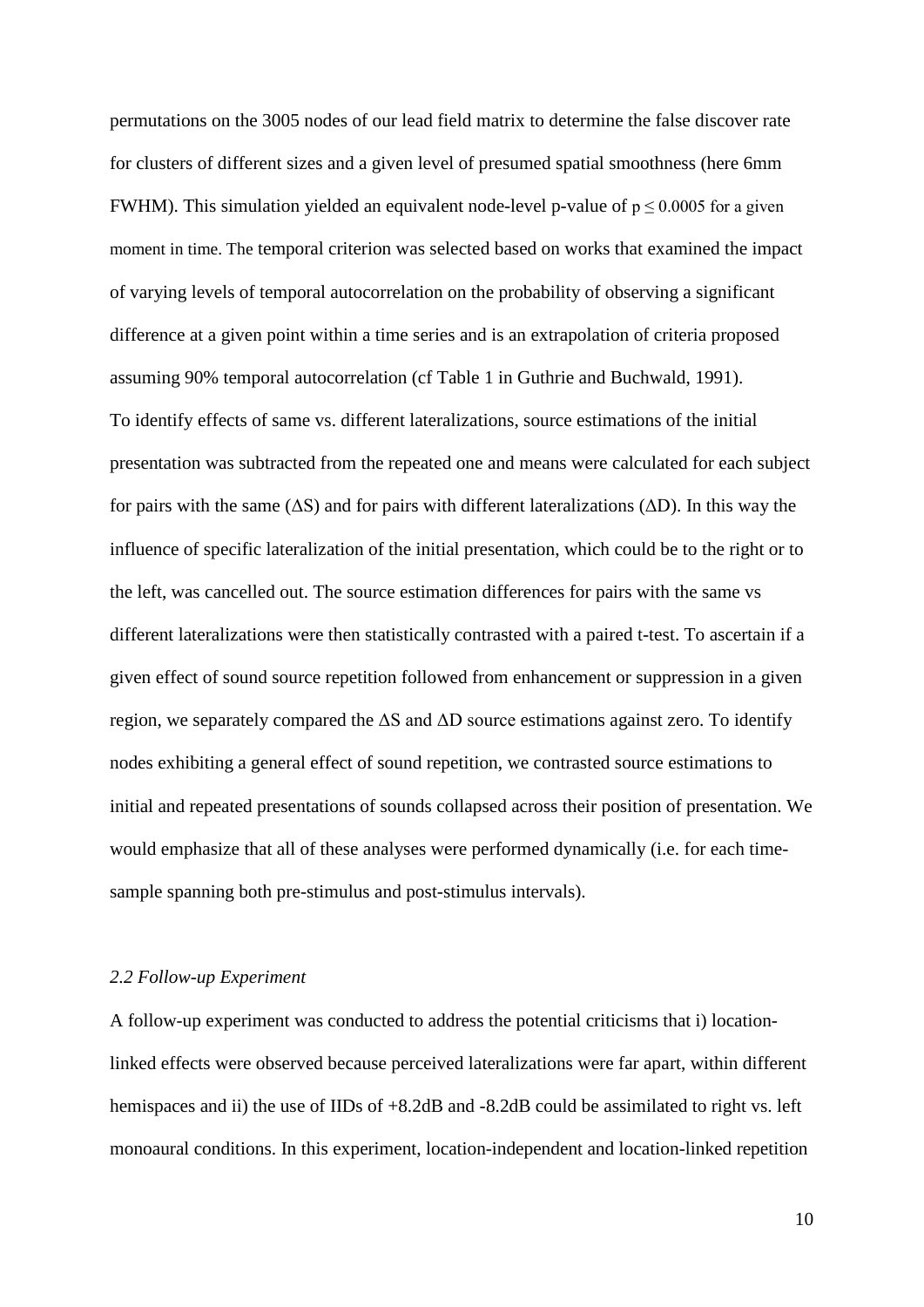priming effects were investigated in a second group of subjects using lateralizations of 15dB difference in sound pressure level (which generated an intensity ratio of 55:45 and an IID of 1.7dB) and 53dB difference in sound pressure level (yielding an IID of 8.2dB with the formula  $IID = 20log(55/45)$  within the right hemispace. As assessed behaviourally after the AEP recordings, the lateralizations were perceived as significantly different ( $t_{(10)}$  = 7.62;p<0.0001), at 14.6° (S.D. = 14.4°) and 65.0° (S.D. = 21.8°), respectively. The latter value is in agreement with previous studies which used similarly large IIDs for complex sound lateralizations (Clarke et al., 1999; Spierer et al., 2009; Duffour-Sokolov et al., 2012) and precludes an assimilation with mono-aural conditions.

#### *2.2.1 Subjects*

Eleven right-handed subjects (mean  $\pm$  SD lateralization index = 85.6  $\pm$  18.5; Oldfield, 1971) aged between 23-28 years (mean  $\pm$  SD = 25.1  $\pm$  1.8 years) participated in the follow-up experiment. None had a history of neurological or psychiatric illness, and all reported normal hearing. They provided written informed consent. This study was approved by the Ethics Committee of the Faculty of Biology and Medicine of the University of Lausanne.

## *2.2.2 Experimental Procedures*

Subjects listened to environmental sounds and classified them, as rapidly and accurately as possible, as produced by a living or manufactured source by pressing one of two buttons on a serial response box while continuous 160-channel EEG was recorded (same procedures as in the main experiment). The stimuli were the same sounds as in the main experiment, except that they were lateralized to the right hemispace with an IID of **1.7** or **8.2** dB. The sounds were presented twice (initial and repeated presentation, respectively) within a block and the lateralization of the initial and the repeated presentations of a given object were either the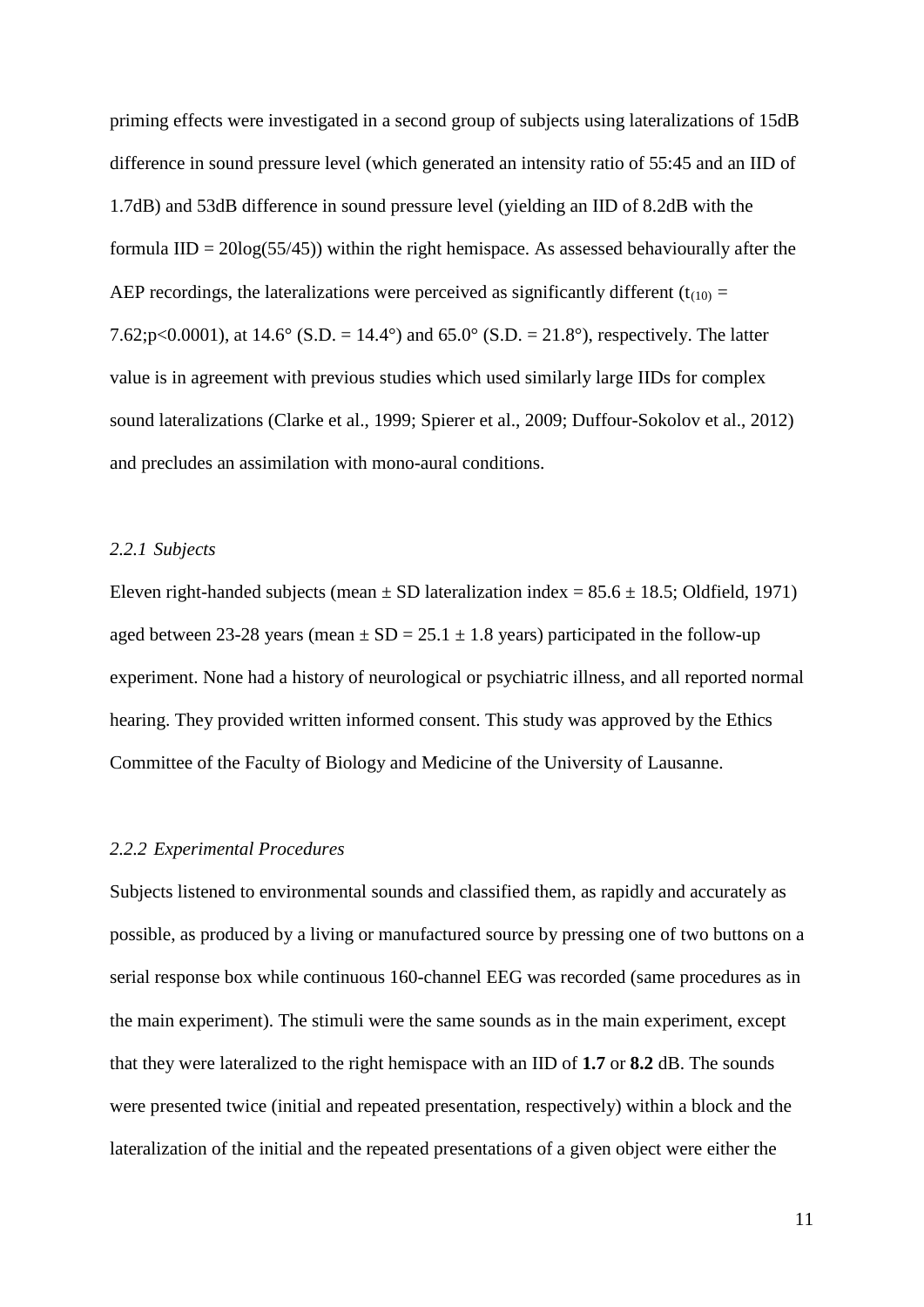same or different (same = S: **8.2-8.2**dB, **1.7-1.7**dB; different = D: **8.2-1.7**dB, **1.7-8.2**dB; the four possibilities accounted each for 25% of the pairs within a block and were pseudorandomly distributed across the 8 blocks of the follow-up experiment. After they had completed the AEP recordings, subjects were asked to listen to the stimuli again and to indicate their perceived position; the angular responses were averaged and compared with a paired t-test (a response at the mediosagittal plane corresponded to  $0^{\circ}$ , that at the level of the right ear to 90°). The follow-up experiment lasted approximately 1.1 hours.

## *2.2.3 EEG recording and pre-processing*

Data were acquired with the same hardware and pre-processed in the same way as in the main experiment above. EEG epochs including 100 ms pre-stimulus to 500 ms post-stimulus onset were averaged, and AEPs were calculated for the four experimental conditions: congruent and incongruent pairs; initial and repeated presentations. The average number of accepted epochs was  $135\pm1$  (mean  $\pm$  standard deviation) for each of these four AEPs calculated per subject. For the analysis involving the collapsing of data across all initial presentations vs. all repeated presentations (irrespective of whether or not the perceived location remained constant), this figure increased to 270±1 epochs. There was no significant difference in the number of accepted trials across the experimental conditions for the main analysis ( $F_{(3,8)}$  <0.15, p=0.92) or for the analysis involving collapsed data  $(t_{(10)}<0.20, p=0.85)$ .

#### *2.2.4 Source estimations and analyses*

Source estimations were performed as in the main experiment, with the exception that analyses were *a priori* restricted to the clusters and time periods identified in the main experiment. For each cluster and time period exhibiting position-linked effects, the average source estimation in response to the initial presentation was subtracted from that to the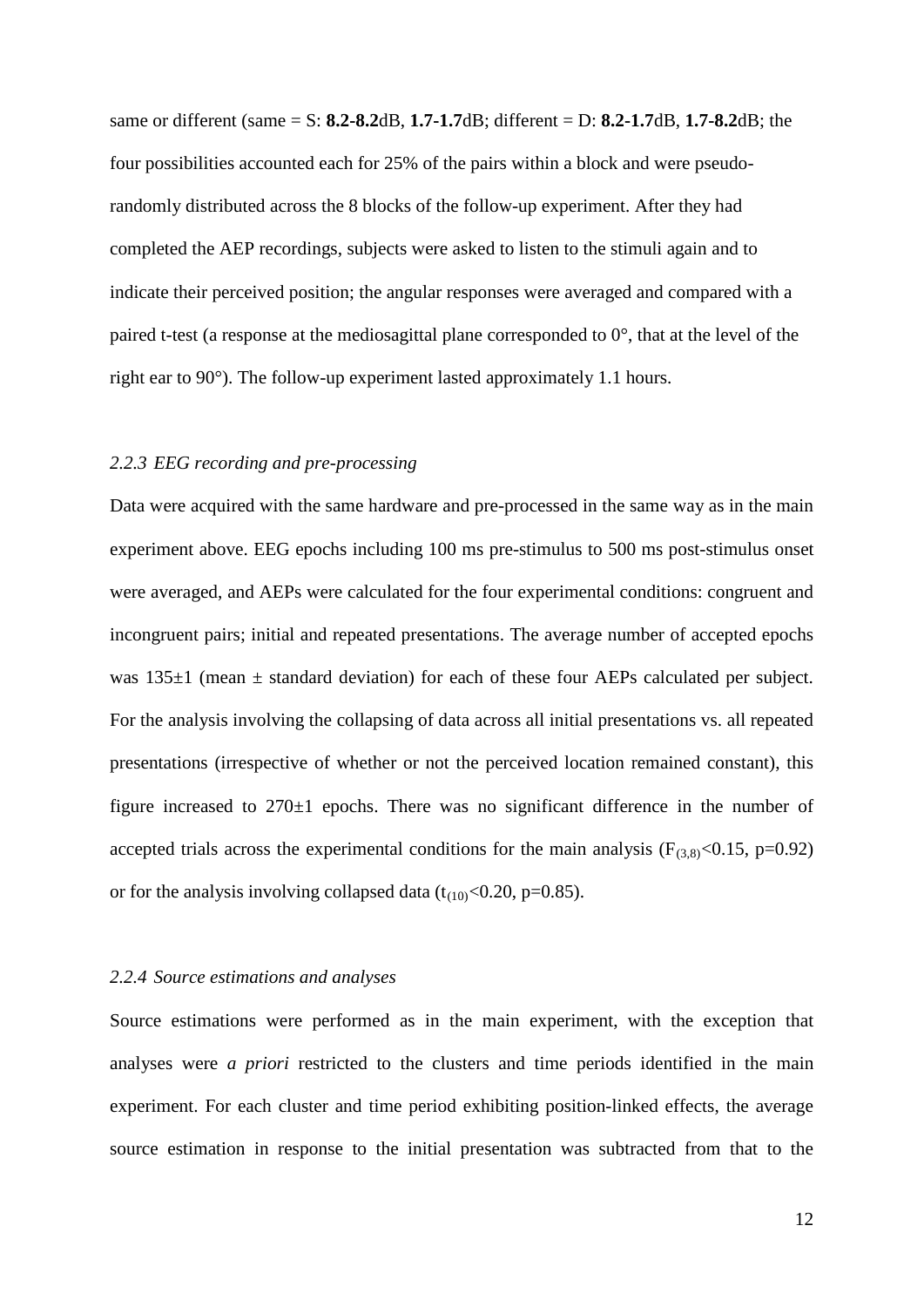repeated presentation for each subject for pairs with the same  $( \Delta S )$  and for pairs with different lateralizations (ΔD). These source estimation differences were then statistically contrasted with a paired t-test. For the cluster exhibiting a position-independent effect, we contrasted source estimations to initial and repeated presentations of sounds collapsed across their position of presentation.

## **3. Results**

#### *Behavioral results*

In the main experiment all subjects readily categorized stimuli as living vs. manufactured (mean accuracy  $\pm$  s.e.m: 95%  $\pm$  0.02% correct responses); a 2 x 2 repeated measure ANOVA with factors of i) Presentation (initial vs repeated) and ii) Lateralization within prime repeat pairs (same vs different) revealed a significant main effect of Presentation ( $F_{(1,11)}=5.56$ ;  $p=0.04$ ), but not of Lateralization ( $F_{(1,11)}=0.47$ ;  $p=0.51$ ) or interaction between the two factors  $(F<sub>(1,11)</sub>=0.15; p=0.70)$ . The response times were also analyzed with a 2 x 2 repeated measure ANOVA, which did not reveal any significant main effect or interaction (main effect of Presentation:  $F_{(1,11)}=2.37$ ; p=0.15, main effect of Lateralization within prime repeat pairs:  $F_{(1,11)}=3.92$ ; p=0.07, and interaction between the two factors:  $F_{(1,11)}=3.31$ ; p=0.10). The use of pairs where the initial and the repeated presentations of a given sound object were acoustically different or identical did not significantly influence response times (Table 1); a 2 x 2 x 2 repeated measure ANOVA with factors of Acoustical-nature, Presentation and Lateralization within prime repeat pairs did not reveal any significant main effect or interactions (main effect of Acoustical-nature:  $F_{(1,11)}=0.19$ ; p=0.68, main effect of Presentation:  $F_{(1,11)}=2.37$ ; p=0.15, main effect of Lateralization within prime repeat pairs:  $F_{(1,11)}=3.92$ ; p=0.07, Acoustical-nature and Presentation interaction:  $F_{(1,11)}=0.98$ ; p=0.35, Acoustical-nature and Lateralization within prime repeat pairs interaction:  $F_{(1,11)}=0.20$ ;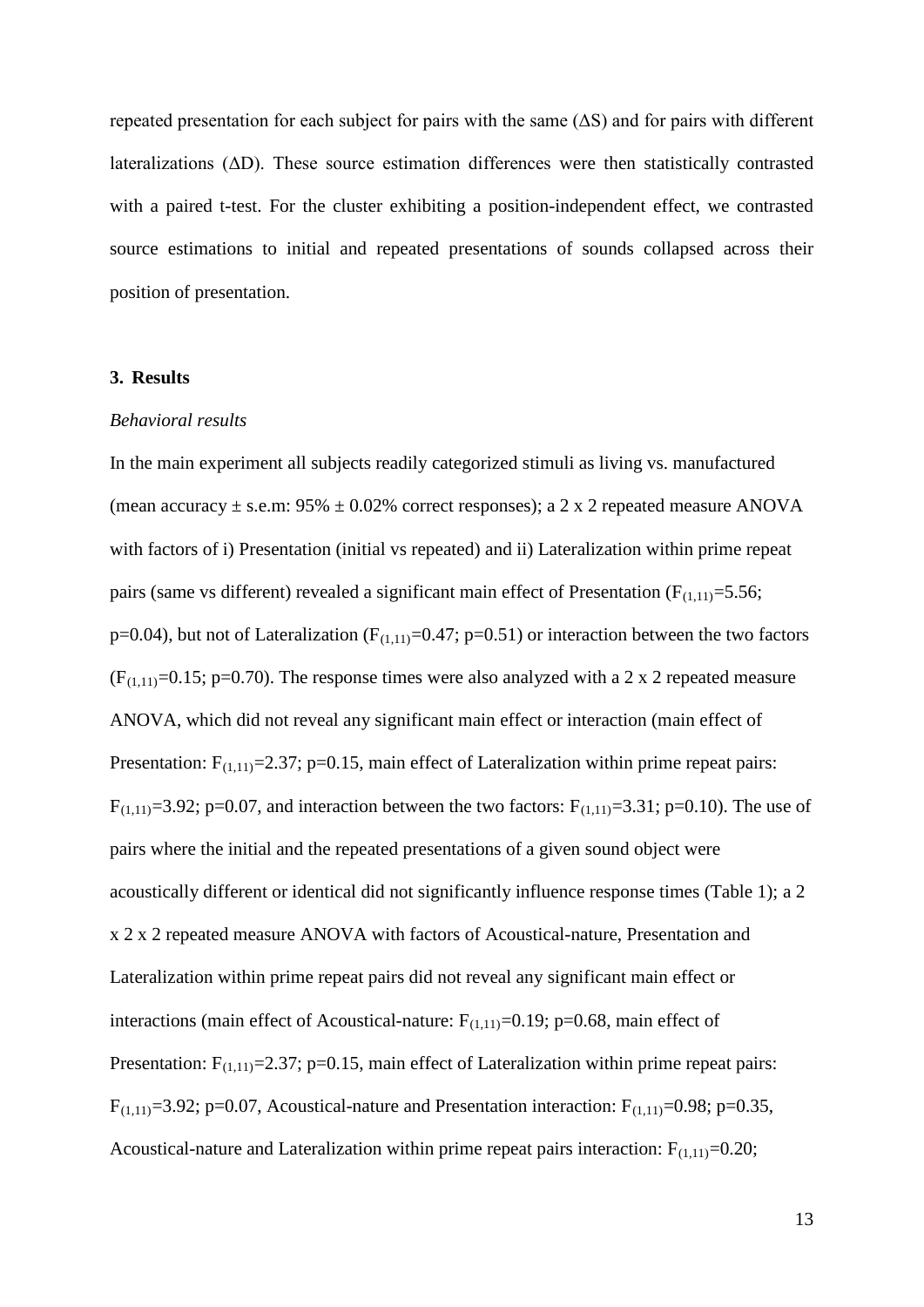p=0.67, Presentation and Lateralization within prime repeat pairs interaction:  $F_{(1,11)}=3.31$ ; p=0.10, and Acoustical-nature, Presentation and Lateralization within prime repeat pairs interaction:  $F_{(1,11)}=0.04$ ; p=0.84).

Behavioral data from the follow-up experiment showed a very similar pattern of accuracy and reaction times to the main experiment. Participants were highly accurate (i.e. >95%). The 2x2 ANOVA using the accuracy data did not reveal either a main effect or an interaction (all p's > 0.35). The repeated measure ANOVA with response times did not reveal any significant main effect or interaction (main effect of Presentation:  $F_{(1,10)}=2.32$ ; p=0.16, main effect of Lateralization-within-prime-repeat-pairs:  $F_{(1,10)}=3.76$ ; p=0.08, and interaction between the two factors:  $F_{(1,10)} = 0.076$ ; p=0.79).

# *Evoked potentials to primes and repeats*

AEPs showed a significant effect of presentation at different time frames at individual electrodes (example of electrode Fz in Fig. 2). Time frame-wise paired t-tests performed on the whole electrode montage revealed significant modulations at frontal, occipital and left temporo-parietal sites over the 130-220 ms (revealing a modulation of the auditory N1-P2 complex).

#### *Repetition priming effects for same vs. different lateralizations*

Differences in priming effects for pairs presented at the same vs. different lateralizations (ΔS vs. ΔD), were analyzed with millisecond-wise paired t-tests on all solution points of distributed source estimations, including over the pre-stimulus period. Over the 20-39 ms post-stimulus onset period, a significant difference was observed in a left temporal cluster comprising the posterior parts of the superior and middle temporal gyri (but not the planum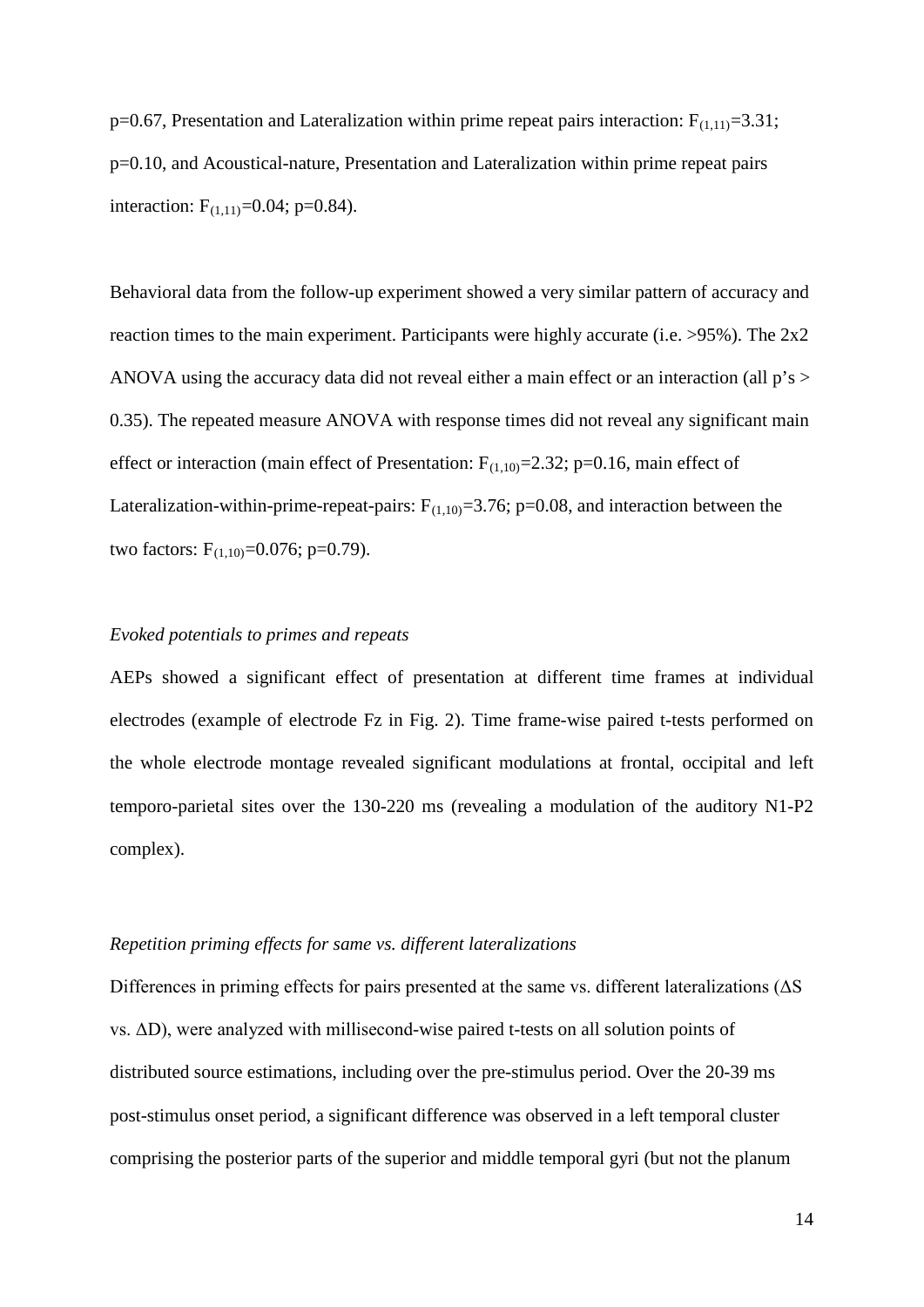temporale) (Fig. 3). Additional analyses compared responses to zero-levels and revealed that during this time window, congruent pairs resulted in significant repetition suppression over the 22-40 ms post-stimulus onset interval and incongruent pairs resulted in repetition enhancement over the 24-39 ms post-stimulus onset interval (no effects were observed at earlier latencies, including during the pre-stimulus period). Over the 143-162 ms poststimulus onset period a significant difference was found in a left frontal cluster comprising the inferior and partially the middle frontal gyri. During this time period there was significant repetition suppression for pairs at the same lateralizations and significant repetition enhancement for pairs at different lateralizations; the mean activity of the cluster was statistically different from zero over the 144-167 ms and over the 144-160 ms post-stimulus onset period for the  $\Delta S$  vs.  $\Delta D$  conditions, respectively.

The follow-up experiment specifically tested for these repetition priming effects over the 20- 39 ms post-stimulus period within the above left temporal cluster as well as over the 143-162 ms post-stimulus period within the left frontal cluster. The follow-up experiment failed to replicate the finding over the 20-39 ms post-stimulus period  $(t_{(10)}=0.13; p=0.45)$ . By contrast, effects over 143-162 ms within the left frontal cluster were indeed replicated  $(t_{(10)}=1.91;$ p<0.05). Pairs presented at the same lateralization resulted in repetition suppression, and pairs presented at different lateralizations resulted in repetition enhancement.

# *Position-independent repetition priming effects*

Spatio-temporal patterns of neural activity associated with position-independent representations were identified by comparing initial presentations vs. repeats independently of whether sounds were presented at the same vs. different lateralizations across initial and repeated trials. The time frame-wise paired t-tests (IP vs. RP) performed on source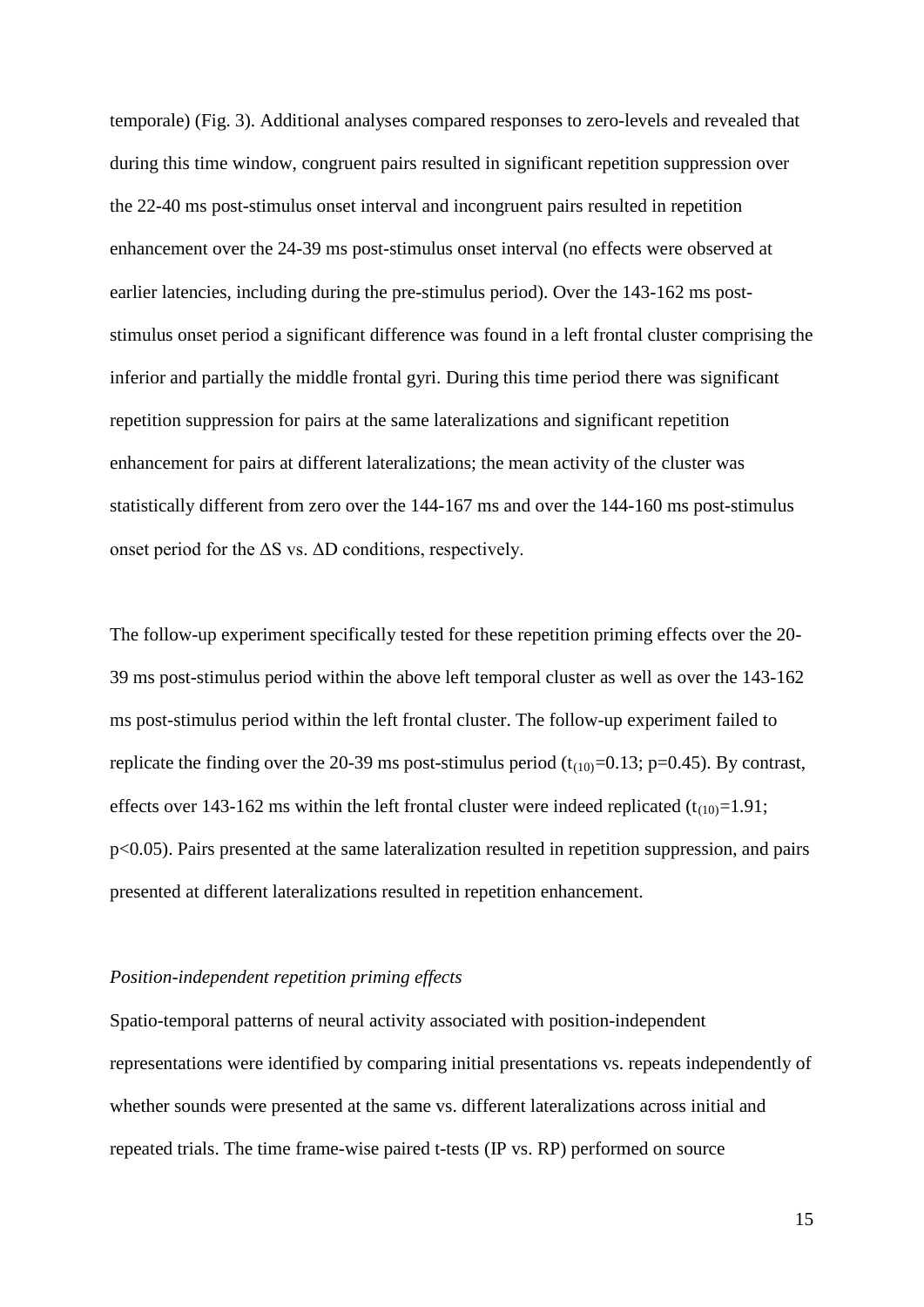estimations were applied to all solution points, including the pre-stimulus period (Fig. 4). Over the 42-63 ms post-stimulus onset period, three individual clusters within the right fronto -temporal region yielded statistically significant repetition enhancement: i) the posterior part of the inferior frontal gyrus and anterior part of the insula; ii) the anterior parts of the middle and superior temporal gyri; and iii) the fusiform and parahippocampal gyri, the hippocampal formation and the amygdala. Over the 165-215 ms post-stimulus onset period, a large cluster within the left hemisphere yielded statistically significant repetition suppression. It comprised the posterior parts of the supratemporal plane (including Heschl's gyrus and planum temporale) and of the superior, middle and inferior temporal gyri; the fusiform, lingual and middle occipital gyri; the inferior parietal lobule and the inferior part of the superior parietal lobule.

Analyses of data from the follow-up experiment did not meet our significance criterion either over the 42-63 ms post-stimulus onset period  $(t_{(10)}=0.69; p=0.51)$  or over the 165-215 ms post-stimulus onset period ( $t_{(10)}$ =1.20; p=0.13). However, statistically significant repetition suppression was observed over a slightly earlier and overlapping time period (150-170 ms post-stimulus onset period,  $t_{(10)}$ =2.82; p<0.05).

## **Discussion**

Our results suggest that the auditory ventral/What pathway carries a dual representation of sound objects. They demonstrate a truly position-independent representation of individual sound objects, as initially postulated in the dual-stream model (Arnott et al., 2004; Scott, 2005; Rauscheker and Tian, 2000; Rauschecker and Scott, 2009; Leaver and Rauschecker, 2010; van der Zwaag et al., 2011). But they also reveal, for the first time, a position-linked representation of sound objects within the ventral/What stream.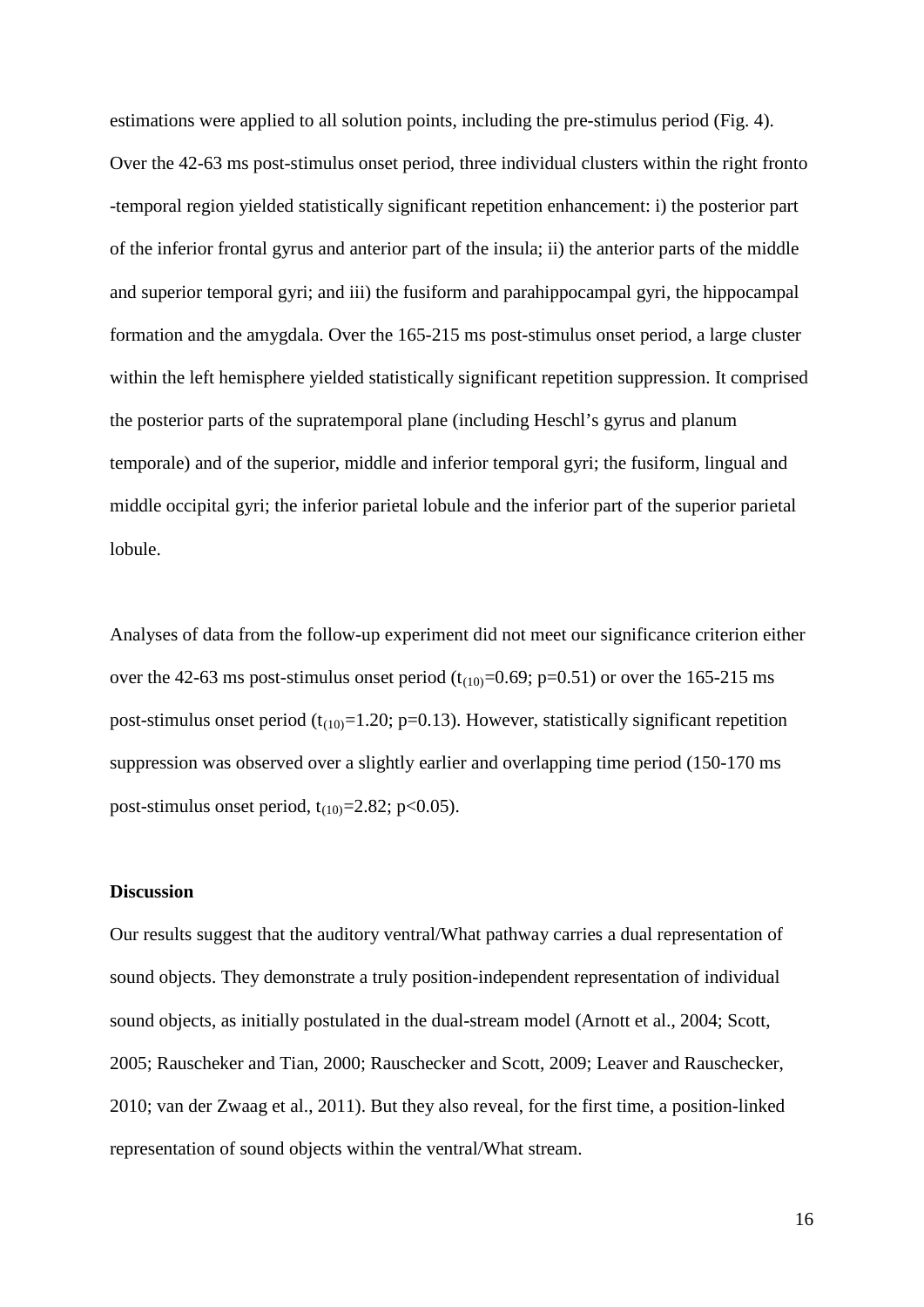#### *Position-independent sound object representations*

The dual-stream model of auditory processing postulated that the identity of sound objects is coded within the ventral/What and auditory spatial information within the dorsal/Where stream (Kaas and Hackett, 2000; Rauschecker and Tian, 2000). A series of priming studies confirmed that semantic coding involves the ventral/What stream, but did not address the issue of position-independent representations since they used non-lateralized stimuli; repetition suppression occurred within the left temporal convexity at 150-200 ms poststimulus onset (Bergerbest et al., 2004; Altmann et al., 2008b; Murray et al., 2008; De Lucia et al., 2010b). Using lateralized environmental sounds we have been able to show, for the first time, that the semantic representation on the left temporal convexity is indeed positionindependent, providing thus strong support for the dual-stream model. The repetition suppression which we observed on the left hemispheric convexity at 165-215 ms poststimulus onset period was significant for pairs presented at the same as well as at different lateralizations and reflects thus solely the semantic identity of primes and repeats. Although the time period over which it occurred was very similar to that described in previous studies with non-lateralized environmental sounds (Altmann et al., 2008b; Murray et al., 2008), the present priming effect involved larger parts of the left convexity. In particular we observed not only the involvement of the ventral/What stream as in previous EEG and fMRI studies (Bergerbest et al., 2004; Altmann et al., 2008b; Murray et al., 2008; De Lucia et al., 2010b), but also a contribution of the dorsal/Where stream. The latter may have been involved in our study because of the use of lateralized stimuli which, even in passive listening paradigms, tend to activate the inferior parietal lobule (Maeder et al., 2001). This effect may have been enhanced by the previously described participation of the dorsal stream in the semantic coding of action related sounds. Listening to a mixture of environmental sounds, without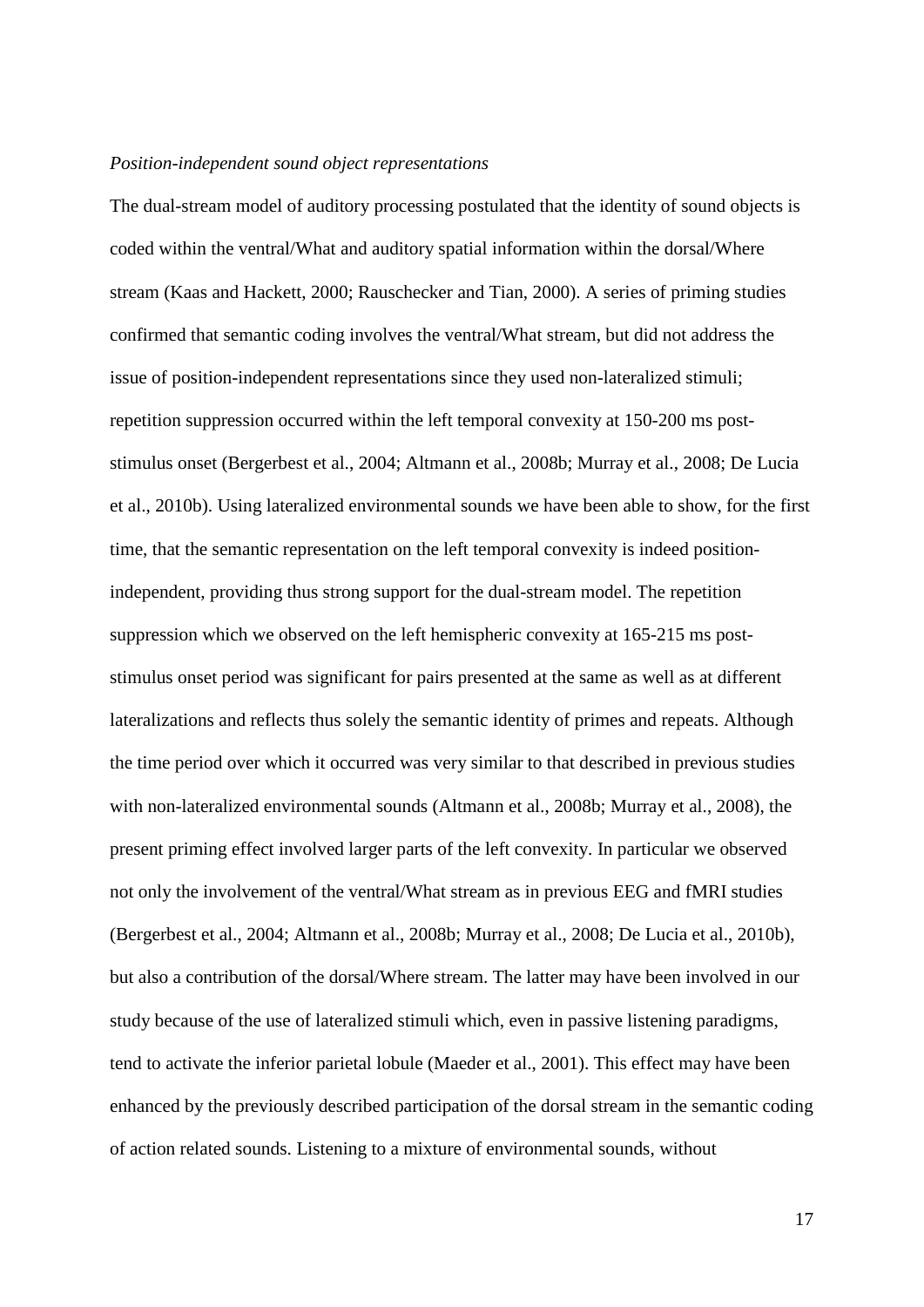lateralization, was shown to activate the left supramarginal and angular gyri (Lewis et al., 2004); among these sounds those produced by actions involved the posterior parietal and beyond it prefrontal, premotor and motor cortices (Lewis et al., 2005; Pizzamiglio et al., 2005; Gazzola et al., 2006; Hauk et al., 2006; Lahav et al., 2007; De Lucia et al., 2009; Giusti et al., 2010; Bourquin et al., 2012b). The left inferior parietal regions were also activated by consonant and syllable discrimination in sublexical tasks (Dehaene-Lambertz et al., 2005; Zaehle et al., 2008), illustrating further the interactions between networks involved in sound recognition and sound production (Hickok and Poeppel, 2007).

The use of lateralized stimuli revealed an additional, very early semantic and positionindependent coding, characterized by a repetition enhancement on the left anterior and inferior temporal and ventral prefrontal cortices at 42-63 ms post-stimulus onset. The enhancement occurred independently from lateralization cues, both for pairs presented at the same and different lateralizations. As above, this effect therefore likely reflects solely the semantic identity between primes and repeats. No priming effect was reported in this time window in previous studies, which used non-lateralized environmental sounds (Altmann et al., 2008b; Murray et al., 2008). Thus, it may reflect activity in a neural population that encodes for semantic and spatial aspects of sound objects, but is selectively modulated by semantic content. Such an interpretation is supported by electrophysiological studies in nonhuman primates. Neuronal responses within the ventral prefrontal region were found to be affected by both the location and the type of the auditory stimulus (Cohen et al., 2004), although their characteristics during specific tasks suggested that they are primarily part of the non-spatial, ventral auditory pathway (Cohen et al., 2009). More generally, it is important to consider the timing of these effects with respect to current knowledge concerning signal propagation and analysis within the auditory system; a point to which we return below.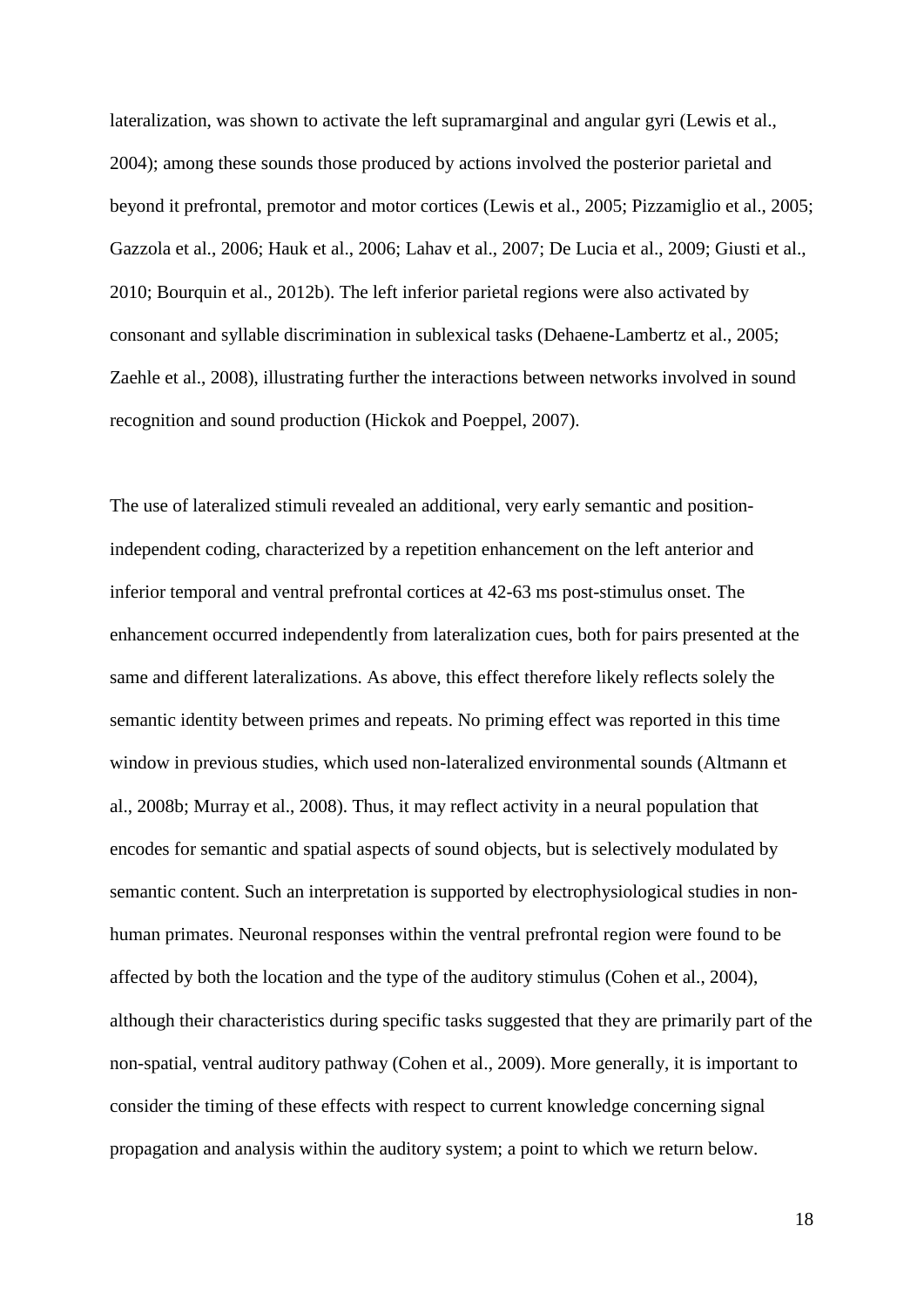# *Position-linked representations of sound objects*

Position-linked coding of sound objects, i.e. the combination of the information pertaining to a specific object and its particular position, is ethologically relevant in at least three situations. First, it allows to keep track of a given sound source over (short periods of) time. This is also the type of position-linked coding which we have observed within our paradigm; different priming effects were observed as a function of the stimulus repetitions being at the same vs. different lateralization. Repetition suppression was observed for the repeat of the same object at the same lateralization and repetition enhancement for the same object at a different lateralization. These priming effects were found during two time periods. A very early priming effect occurred at 20-39 ms post stimulus onset on the posterior part of the left superior temporal gyrus. A previous study showed that this same region was more sharply tuned to spatial than phonetic information (albeit this effect occurred, however, later, at 70- 150ms; Ahveninen et al., 2006). The second priming effect occurred at 143-162 ms post stimulus onset on the left inferior frontal gyrus. By virtue of its connections, the homologous region in non-human primates is thought to be part of the ventral/What stream (Romanski and Averbeck, 2009). Its neurons were found to be modulated by both the location and the type of auditory stimuli (Cohen et al., 2004). Second, the combination of semantic and spatial information may help to identify a specific object. An everyday example is the ringing of a smartphone, which if located in one's pocket will be identified as one's own and not that of a colleague. Third, combined encoding of sound object identity and location is essential for segregating sound objects in noisy surroundings (Yost, 1991; Bregman, 1990). If this depends on the position-linked representations demonstrated in this study, it sheds light on the dissociation found in patients with focal hemispheric lesions. Sound localization deficits, including the complete inability to perceive the spatial aspects of sounds (referred as spatial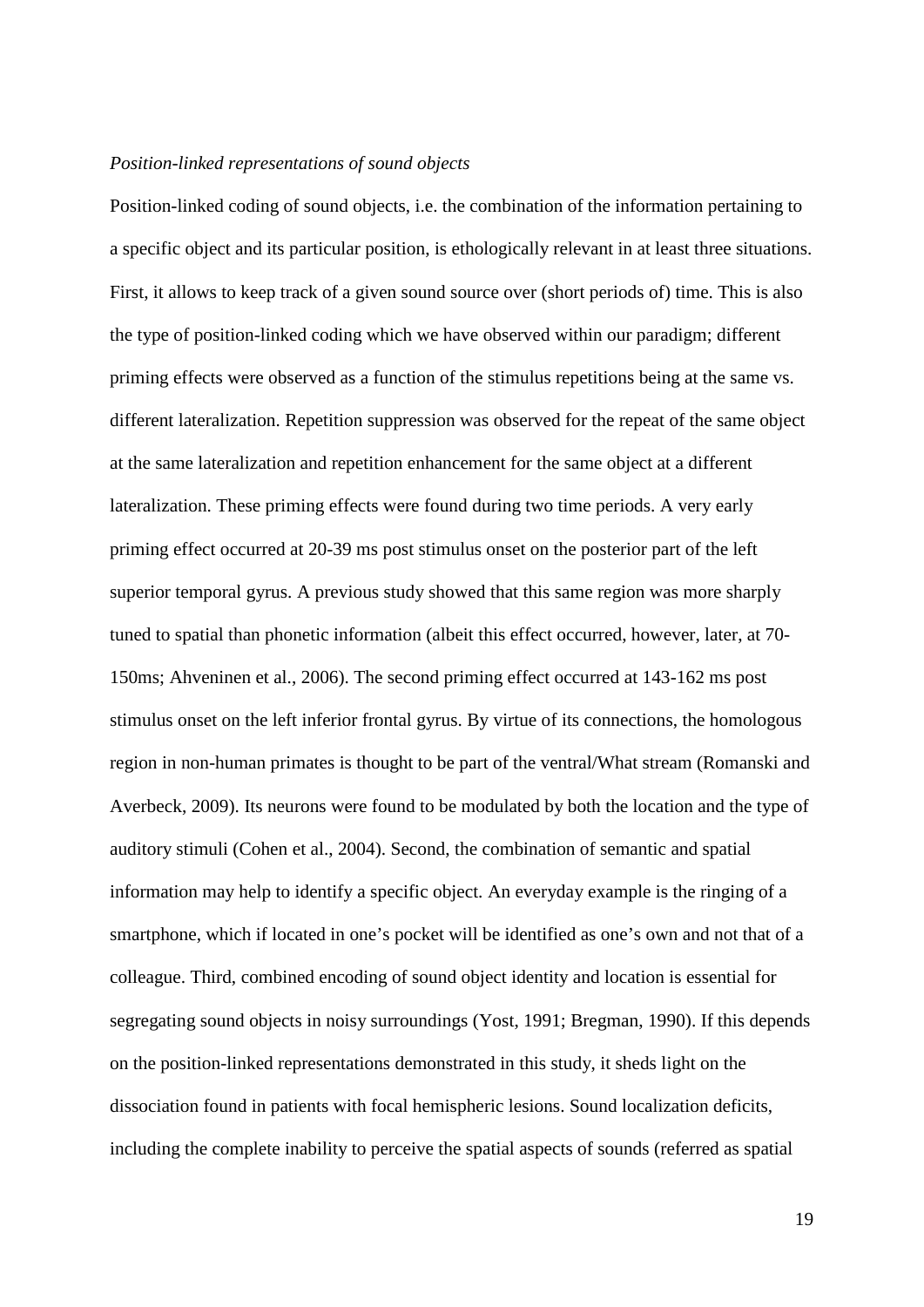deafness) were found to be associated with the preserved capacity to use (auditory) spatial cues for the segregation of sound objects (Bellmann and Clarke, 2003; Spierer et al., 2007b).

Our results suggest that the ventral/What stream supports a dual representation of sound objects, of which one combines the identity of a sound object and its location. This raises the question of how and at what level the two interact. Current evidence suggests that the position-linked representation of sound objects originates in early-stage auditory areas. The seminal non-human primate study which demonstrated an early separation between the What and Where streams within early-stage auditory areas, also clearly documented the existence of a subpopulation of neurons with a combined selectivity for semantic and spatial information (Tian et al., 2001). A recent study indicates that a similar specialization within early stage auditory areas exists in man. Among the histologically identified early-stage auditory areas in man (River and Clarke, 1997; Wallace, Johnston, and Palmer, 2002), two were found to be selective for sound recognition as opposed to sound lateralization: AA and ALA (Viceic et al., 2006). Neural activity elicited by environmental sounds within ALA, but not AA, was found to be modulated by the position of the stimuli (van der Zwaag et al., 2011).

The existence of position-linked representations of specific objects raises several questions that need to be addressed in future studies. Are large spatial changes (such as left vs right hemispace) and smalls ones (small displacements within one hemispace) coded in the same way? How is prior knowledge integrated into these representations (e. g. my mobile phone is in my right pocket)? Do position-linked representations have access to working memory or even episodic memory? How do position-linked representations interact with actions? Are there instances in which position-linked representations require interactions between the ventral and dorsal streams?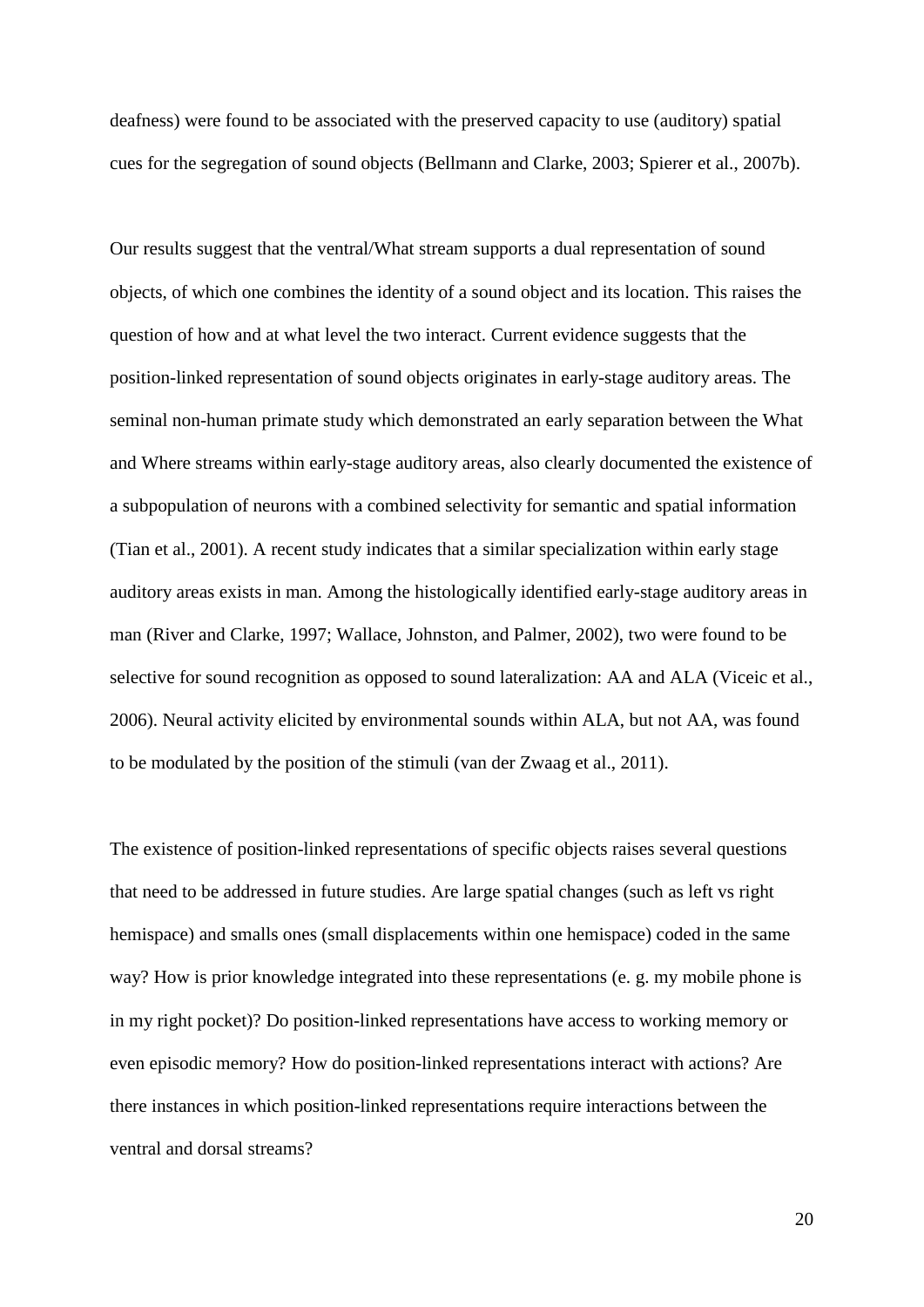# *Ultra rapid discrimination of sound objects*

Using lateralized environmental sounds we have observed repetition effects in the AEPs as early as 20-39 ms and 42-63 ms post-stimulus onset. This is well before the later effects at 143-162 and 165-215 ms, which occurred at roughly the same time window as in previous studies with non-lateralized environmental sounds (Altmann et al., 2008b; Murray et al., 2008) and precedes even living vs. non-living categorization effects observed at 70-100 ms (Murray et al., 2006; De Lucia, Clarke, and Murray, 2010a; De Lucia et al., 2012). Very short latencies for stimuli with spatial cues have been reported previously in magnetoencephalographic studies. Lateralization of tone bursts modulated N20m in the superior temporal gyrus and the middle frontal region on the right side and at N50m in prefrontal and parietal regions (Itoh et al., 2000). Different azimuthal positions of a tapping knife modulated neural activity at 40-60 ms bilaterally in medial and at 100 ms in lateral Heschl's gyrus (and at 180 ms in the right posterior superior temporal gyrus; Brunetti et al., 2008). Furthermore, neural computation which occurs at very short latencies after stimulus onset is behaviorally relevant; transcranial magnetic stimulation applied over the right parietal cortex was shown to impair spatial discrimination of nearby sound sources within the contralateral hemispace at 20 ms (but not at 80 or 90 ms) and within the ipsilateral hemispace at 80 ms (but not at 20 or 90 ms; At et al. 2011).

In light of the timing of the present effects, it is important to recall the rapid propagation of auditory responses across cortical regions, which has been demonstrated in human studies. Response onsets within primary auditory cortices have been observed reliably at  $\sim 8-10$  ms post-stimulus onset with propagation to belt and parabelt regions within 2-3 ms thereafter (e.g. Howard et al., 2000; Brugge et al., 2003; see also Steinschneider et al., 1982; Schroeder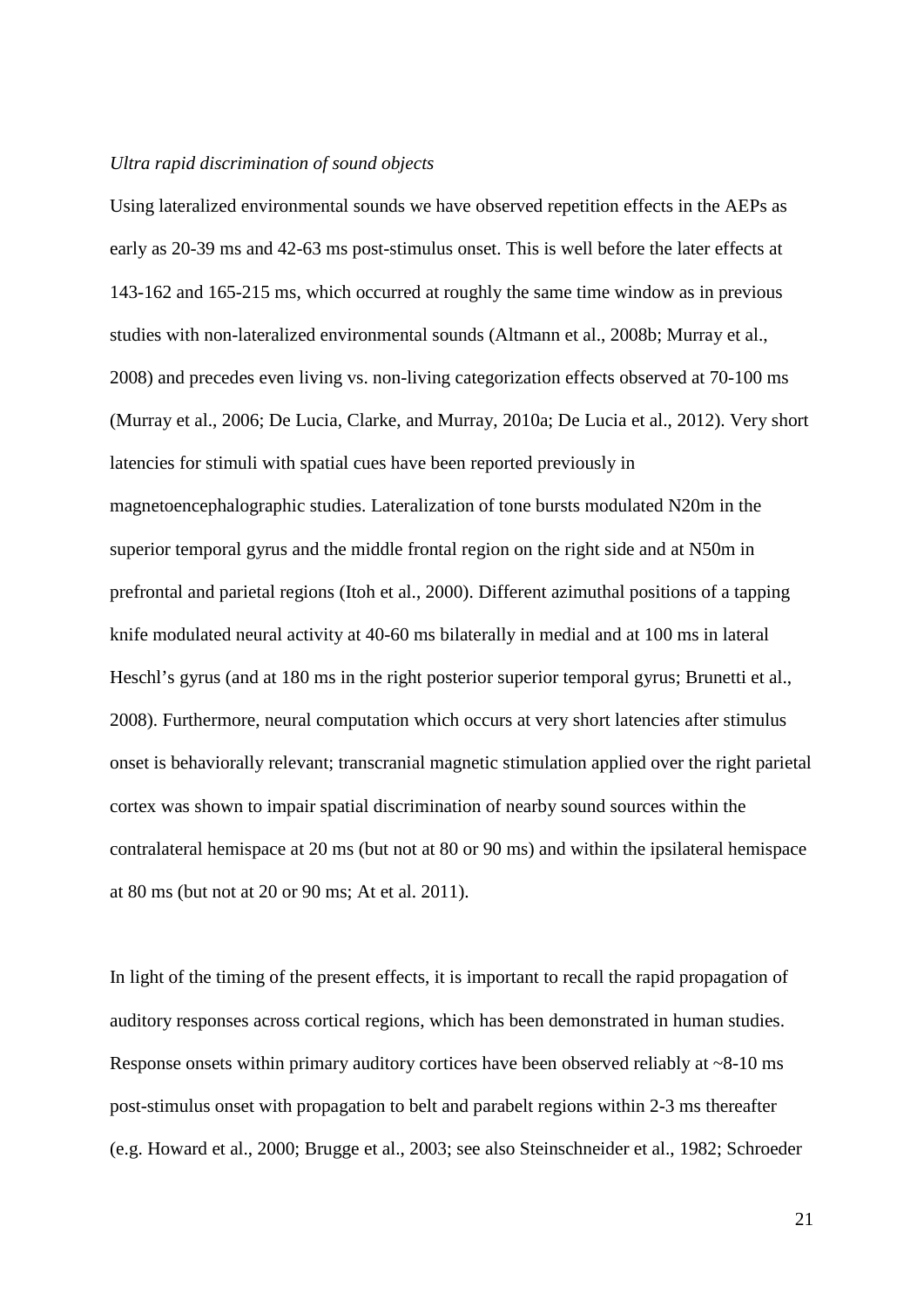et al., 2001). Beyond the auditory cortex, N1 responses to auditory stimuli were recorded by subdural electrodes at ~80 ms post stimulus onset over the right prefrontal cortex (Liasis et al, 2001). Very early events could also reflect processing within cortico-subcortical loops; auditory brainstem responses to complex sounds, recorded at 6-10 ms post stimulus onset, were shown to interact with higher level cognitive processing (Skoe and Kraus, 2010 a; Chandrasekaran et al,. 2009) and to be subject to repetition effects (Skoe and Kraus, 2010b). Thus, effects observed here before ~60 ms post stimulus onset could already reflect the consequence of recursive volleys of activity within auditory cortices. Data from non-human primates likewise show differential responses to complex sounds at these latencies within either belt/parabelt regions (e.g. Perrodin et al., 2011; Ghazanfaar et al., 2005; Lakatos et al., 2005) or frontal regions (e.g. Russet al., 2008; Romanski et al., 2002) as well as within regions implicated in the mirror-neuron system (e.g. Kohler et al., 2002).

#### *Repetition enhancement*

Three different mechanisms may account for the repetition enhancement observed in this study. First, repetition enhancement could reflect changes in one of the object characteristics that were monitored by the network, here lateralization changes of a given object. Second, repetition enhancement could be characteristic of an episodic memory trace, as described in previous fMRI studies of visual or auditory-verbal priming (Blondin and Lepage, 2005; Buchsbaum and D'Esposito, 2009). This interpretation could be relevant for repetition enhancement occurring at 42-63 ms post stimulus onset in regions including the parahippocampal gyrus and hippocampal formation. Third, repetition enhancement could reflect the difficulty of comparing stimuli with varying spatial characteristics. The difficulty of a task was shown to influence priming effects in the visual domain. Whereas repetition priming with familiar faces or familiar symbols yielded repetition suppression, the use of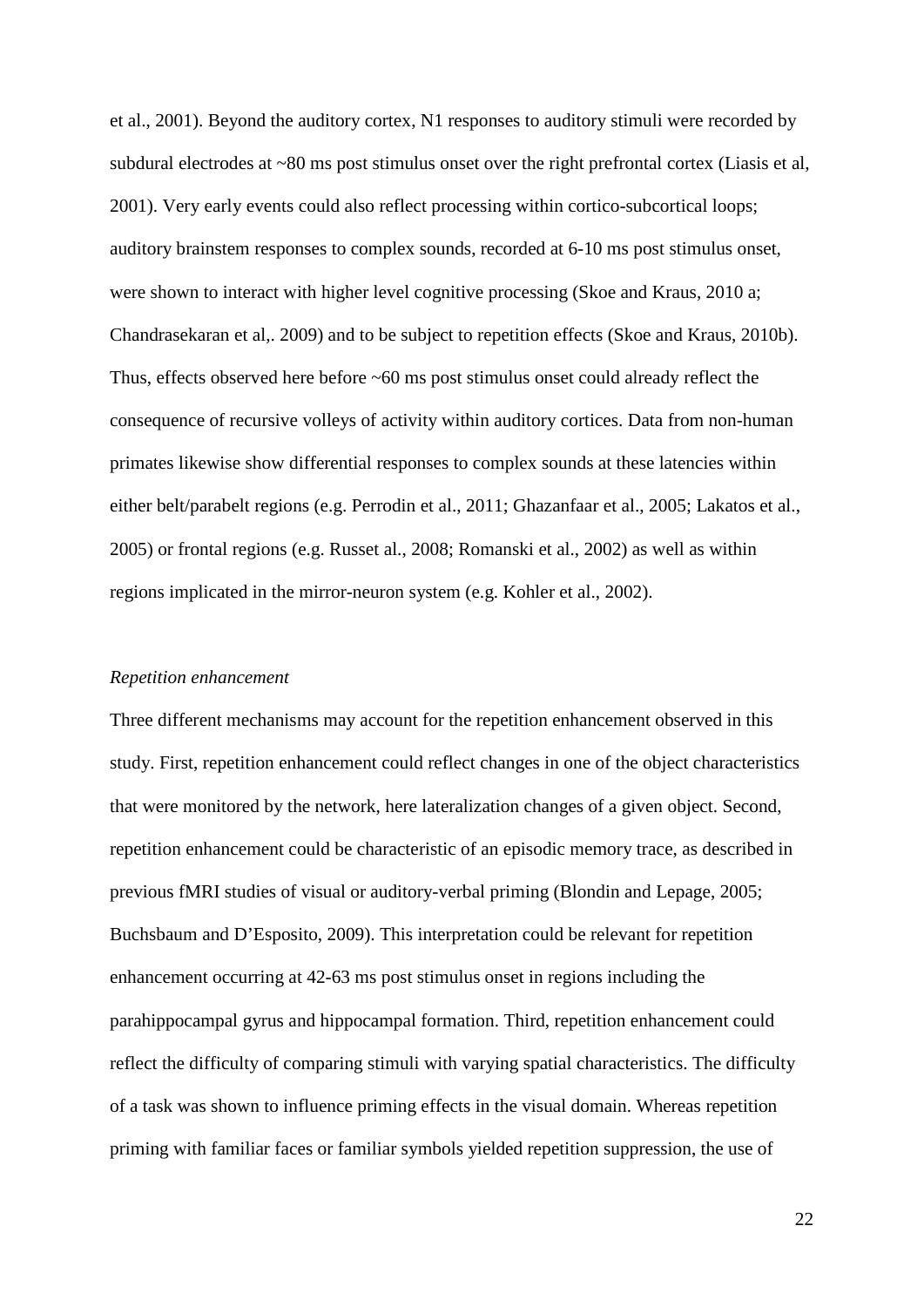unfamiliar stimuli or of physically impossible objects resulted in repetition enhancement (Soldan et al., 2008a; 200b; George et al., 1999; Henson et al., 2000).

In conclusion, the current study revealed repetition-induced modulations of spatio-temporal patterns of neural activity that are compatible with a dual representation of sound objects within the ventral/What stream, one position-independent and the other position-linked. This suggests that the ventral/What stream is able to process some spatial information. By virtue of their carrying both features, position-linked representations likely play a role in the binding process of object identity and position "What I hear is located here", including over time "What I hear here is What I heard there".

## **Acknowledgments**

Cartool software (http://sites.google.com/site/cartoolcommunity) was programmed by Dr. Denis Brunet, from the Functional Brain Mapping Laboratory, Geneva, Switzerland, and is supported by the EEG Brain Mapping Core of the Centre for Biomedical Imaging (www.cibm.ch) of Geneva and Lausanne. We thank Dr. Jean-François Knebel for programming additional analysis tools, Dr. Lucas Spierer for assistance during data acquisition, and Prof. Peter G. H: Clarke for comments on the manuscript. This work was supported by Swiss National Science Foundation grants 3200030-124897 to S.C. and 310030B-133136 to M.M.M.

#### **References**

- Ahlfors, S. P., Han, J., Belliveau, J. W., Hamalainen, M. S. (2010). Sensitivity of MEG and EEG to source orientation. *Brain Topography, 23*, 227-232.
- Ahveninen, J., Jaaskelainen, I. P., Raij, T., Bonmassar, G., Devore, S., Hamalainen, M., Levanen, S., Lin, F. H., Sams, M., Shinn-Cunningham, B. G., Witzel, T., Belliveau, J. W. (2006). Taskmodulated "what" and "where" pathways in human auditory cortex. *Proceedings of the National Academy of Sciences of the United States of America, 103*, 14608-14613.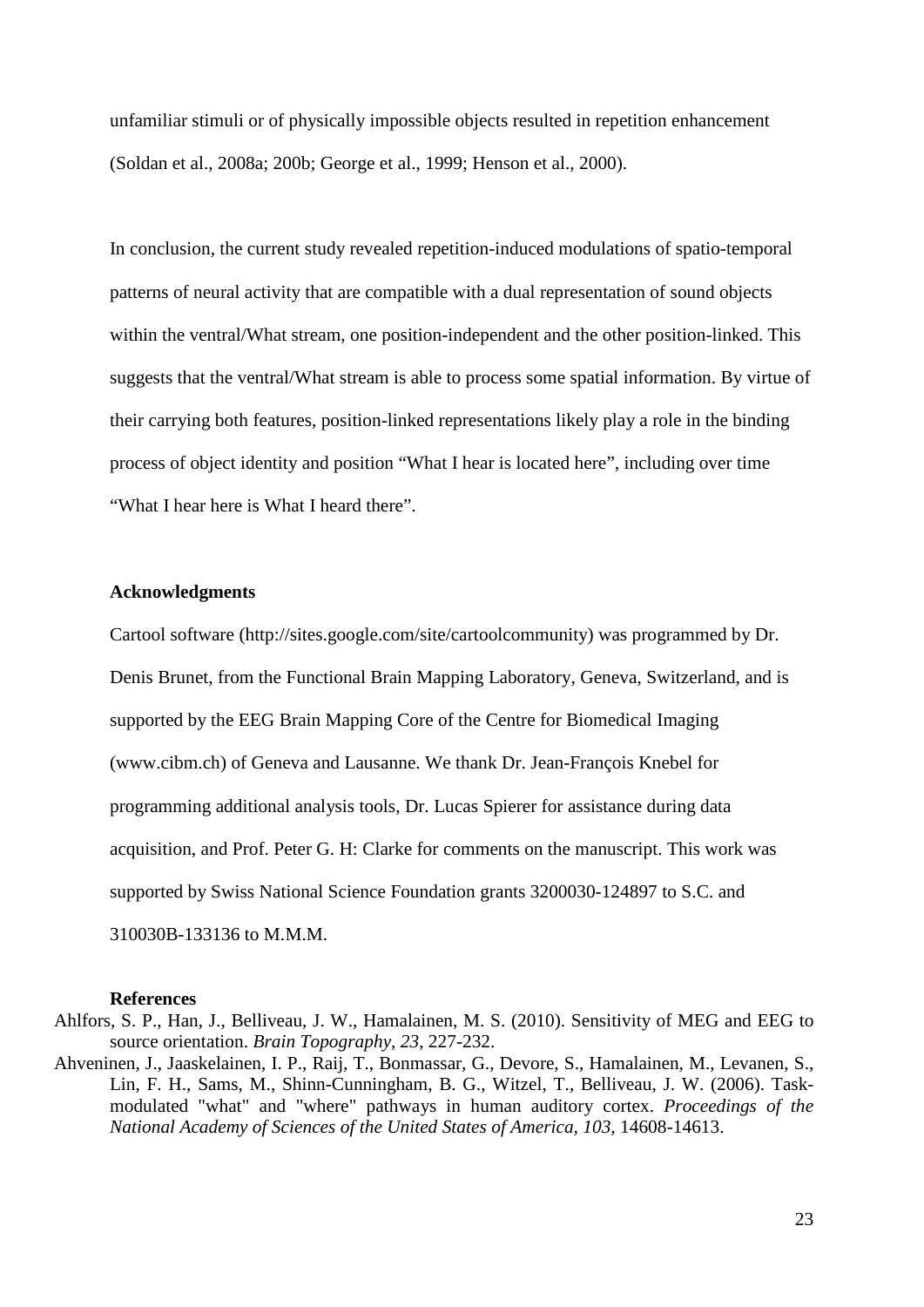- Alain, C., Arnott, S. R., Hevenor, S., Graham, S., Grady, C. L. (2001). "What" and "where" in the human auditory system. *Proceedings of the National Academy of Sciences of the United States of America, 98*, 12301-12306.
- Altmann, C. F., Gomes de Oliveira Junior, C., Heinemann, L., Kaiser, J. (2010). Processing of spectral and amplitude envelope of animal vocalizations in the human auditory cortex. *Neuropsychologia, 48*, 2824-2832.
- Altmann, C.F., Henning, M., Doring, M.K., Kaiser, J. (2008a) Effects of feature-selective attention on auditory pattern and location processing. *NeuroImage 41* (1), 69-79.
- Altmann, C. F., Nakata, H., Noguchi, Y., Inui, K., Hoshiyama, M., Kaneoke, Y., Kakigi, R. (2008b). Temporal dynamics of adaptation to natural sounds in the human auditory cortex. *Cerebral Cortex, 18*, 1350-1360.
- Arnott, S. R., Binns, M. A., Grady, C. L., Alain, C. (2004). Assessing the auditory dual-pathway model in humans. *Neuroimage, 22*, 401-408.
- At, A., Spierer, L., Clarke, S. (2011). The role of the right parietal cortex in sound localization: a chronometric single pulse transcranial magnetic stimulation study. *Neuropsychologia, 49*, 2794-2797.
- Bellmann Thiran, A., Clarke, S. (2003). Preserved use of spatial cues for sound segregation in a case of spatial deafness. *Neuropsychologia, 41*, 1254-1261.
- Bergerbest, D., Ghahremani, D. G., Gabrieli, J. D. (2004). Neural correlates of auditory repetition priming: reduced fMRI activation in the auditory cortex. *Journal of Cognitive Neuroscience, 16*, 966-977.
- Bernasconi, F., Manuel, A. L., Murray, M. M., Spierer, L. (2011). Pre-stimulus beta oscillations within left posterior sylvian regions impact auditory temporal order judgment accuracy. *International Journal of Psychophysiology, 79*, 244-248.
- Blondin, F., Lepage, M. (2005). Decrease and increase in brain activity during visual perceptual priming: an fMRI study on similar but perceptually different complex visual scenes. *Neuropsychologia, 43*, 1887-1900.
- Bourquin, N.M., Spierer, L., Murray, M.M., Clarke, S. (2012a) Neural plasticity associated with recently versus often heard objects. NeuroImage 62 (3):1800-1806. doi:10.1016/j.neuroimage.2012.04.055
- Bourquin, N.M., Simonin, A., Clarke, S. (2012) Repetition-induced plasticity of motor representations of action sounds. *Brain Topography, in press.*
- Bregman AS (1990) Auditory scene analysis: the perceptual organization of sound. MIT press Cambridge, Massachusetts.
- Britz, J., Michel, C. M. (2010). Errors can be related to pre-stimulus differences in ERP topography and their concomitant sources. *Neuroimage, 49*, 2774-2782.
- Brugge, J. F., Volkov, I. O., Garell, P. C., Reale, R. A., Howard, M. A. 3rd. (2003). Functional connections between auditory cortex on Heschl's gyrus and on the lateral superior temporal gyrus in humans. *Journal of Neurophysiology, 90*, 3750-3763.
- Brunet, D., Murray, M. M., Michel, C. M. (2011). Spatiotemporal analysis of multichannel EEG: CARTOOL. *Computational Intelligence and Neuroscience, 2011*, 813870.
- Brunetti, M., Della Penna, S., Ferretti, A., Del Gratta, C., Cianflone, F., Belardinelli, P., Caulo, M., Pizzella, V., Olivetti Belardinelli, M., Romani, G. L. (2008). A frontoparietal network for spatial attention reorienting in the auditory domain: a human fMRI/MEG study of functional and temporal dynamics. *Cerebral Cortex, 18*, 1139-1147.
- Buchsbaum, B. R., D'Esposito, M. (2009). Repetition suppression and reactivation in auditory-verbal short-term recognition memory. *Cerebral Cortex, 19*, 1474-1485.
- Chandrasekaran, B., Hornickel, J., Skoe, E., Nicol, T., Kraus, N. (2009). Context-dependent encoding in the human auditory brainstem relates to hearing speech in noise: implications for developmental dyslexia. *Neuron, 64*, 311-319.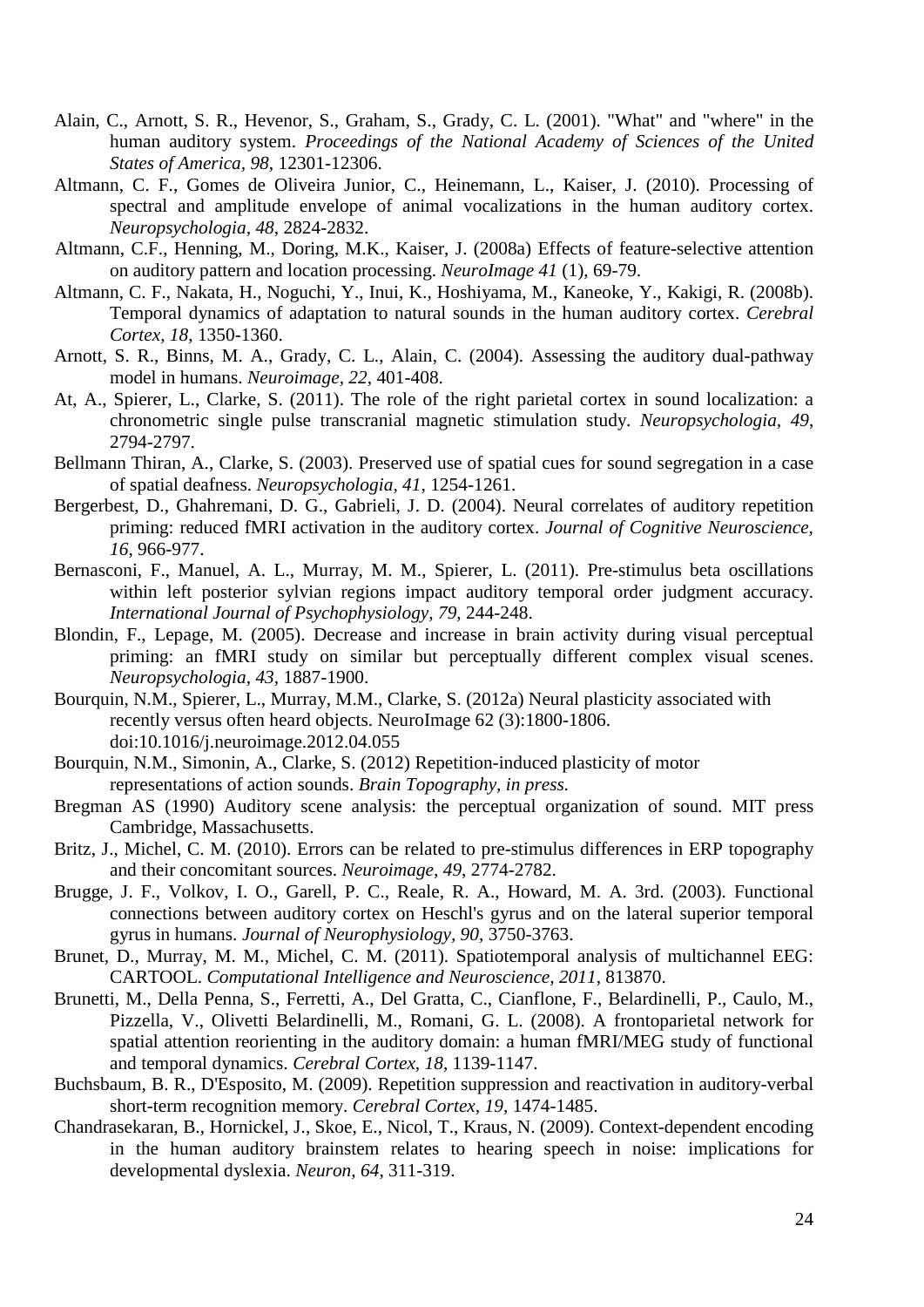- Clarke, S., Adriani, M., Bellmann, A. (1999). Distinct short-term memory systems for sound content and sound localization. Neuroreport, 9(15), 3433-7.
- Clarke, S., Bellmann, A., Meuli, R. A., Assal, G., Steck, A. J. (2000). Auditory agnosia and auditory spatial deficits following left hemispheric lesions: evidence for distinct processing pathways. *Neuropsychologia, 38*, 797-807.
- Clarke, S., Bellmann Thiran, A., Maeder, P., Adriani, M., Vernet, O., Regli, L., Cuisenaire, O., Thiran, J. P. (2002). What and where in human audition: selective deficits following focal hemispheric lesions. *Experimental Brain Research, 147*, 8-15.
- Cohen, Y. E., Russ, B. E., Davis, S. J., Baker, A. E., Ackelson, A. L., Nitecki, R. (2009). A functional role for the ventrolateral prefrontal cortex in non-spatial auditory cognition. *Proceedings of the National Academy of Sciences of the United States of America, 106*, 20045-20050.
- Cohen, Y. E., Russ, B. E., Gifford, G. W., 3rd, Kiringoda, R., MacLean, K. A. (2004). Selectivity for the spatial and nonspatial attributes of auditory stimuli in the ventrolateral prefrontal cortex. *Journal of Neuroscience, 24*, 11307-11316.
- De Lucia, M., Camen, C., Clarke, S., Murray, M. M. (2009). The role of actions in auditory object discrimination. *Neuroimage, 48*, 475-485.
- De Lucia, M., Clarke, S., Murray, M. M. (2010a). A temporal hierarchy for conspecific vocalization discrimination in humans. *Journal of neuroscience, 30*, 11210-11221.
- De Lucia, M., Cocchi, L., Martuzzi, R., Meuli, R. A., Clarke, S., Murray, M. M. (2010b). Perceptual and semantic contributions to repetition priming of environmental sounds. *Cerebral Cortex, 20*, 1676-1684.
- De Lucia, M., Tzovara, A., Bernasconi, F., Spierer, L., Murray, M. M. (2012). Auditory perceptual decision-making based on semantic categorization of environmental sounds. *Neuroimage, 60*, 1704-1715.
- De Santis, L., Clarke, S., Murray, M. M. (2007). Automatic and intrinsic auditory "what" and "where" processing in humans revealed by electrical neuroimaging. *Cerebral Cortex, 17*, 9- 17.
- Dehaene-Lambertz, G., Pallier, C., Serniclaes, W., Sprenger-Charolles, L., Jobert, A., Dehaene, S. (2005). Neural correlates of switching from auditory to speech perception. *Neuroimage, 24*, 21-33.
- Doehrmann, O., Naumer, M. J., Volz, S., Kaiser, J., Altmann, C. F. (2008). Probing category selectivity for environmental sounds in the human auditory brain. *Neuropsychologia, 46*, 2776-2786.
- Duffour-Sokolov, C., Tardif, E., Maeder, P., Bellmann-Thiran, A., Bloch, J., Frischknecht, R., Clarke, S. (2012). Auditory spatial deficits following hemispheric lesions: dissociation of explicit and implicit processing. Neuropsychological Rehabilitation, Epub 6 Jun 2012.
- Gazzola, V., Aziz-Zadeh, L., Keysers, C. (2006). Empathy and the somatotopic auditory mirror system in humans. *Current Biology, 16*, 1824-1829.
- George, N., Dolan, R. J., Fink, G. R., Baylis, G. C., Russell, C., Driver, J. (1999). Contrast polarity and face recognition in the human fusiform gyrus. *Nature Neuroscience, 2*, 574-580.
- Ghazanfar, A. A., Maier, J. X., Hoffman, K. L., Logothetis, N. K. (2005). Multisensory integration of dynamic faces and voices in rhesus monkey auditory cortex. *Journal of Neuroscience, 25*, 5004-5012.
- Giusti, M. A., Bozzacchi, C., Pizzamiglio, L., Di Russo, F. (2010). Sight and sound of actions share a common neural network. *European Journal of Neuroscience, 32*, 1754-1764.
- Gonzalez Andino, S. L., Michel, C. M., Thut, G., Landis, T., Grave de Peralta Menendez, R. (2005a). Prediction of response speed by anticipatory high-frequency (gamma band) oscillations in the human brain. *Human Brain Mapping, 24*, 50-58.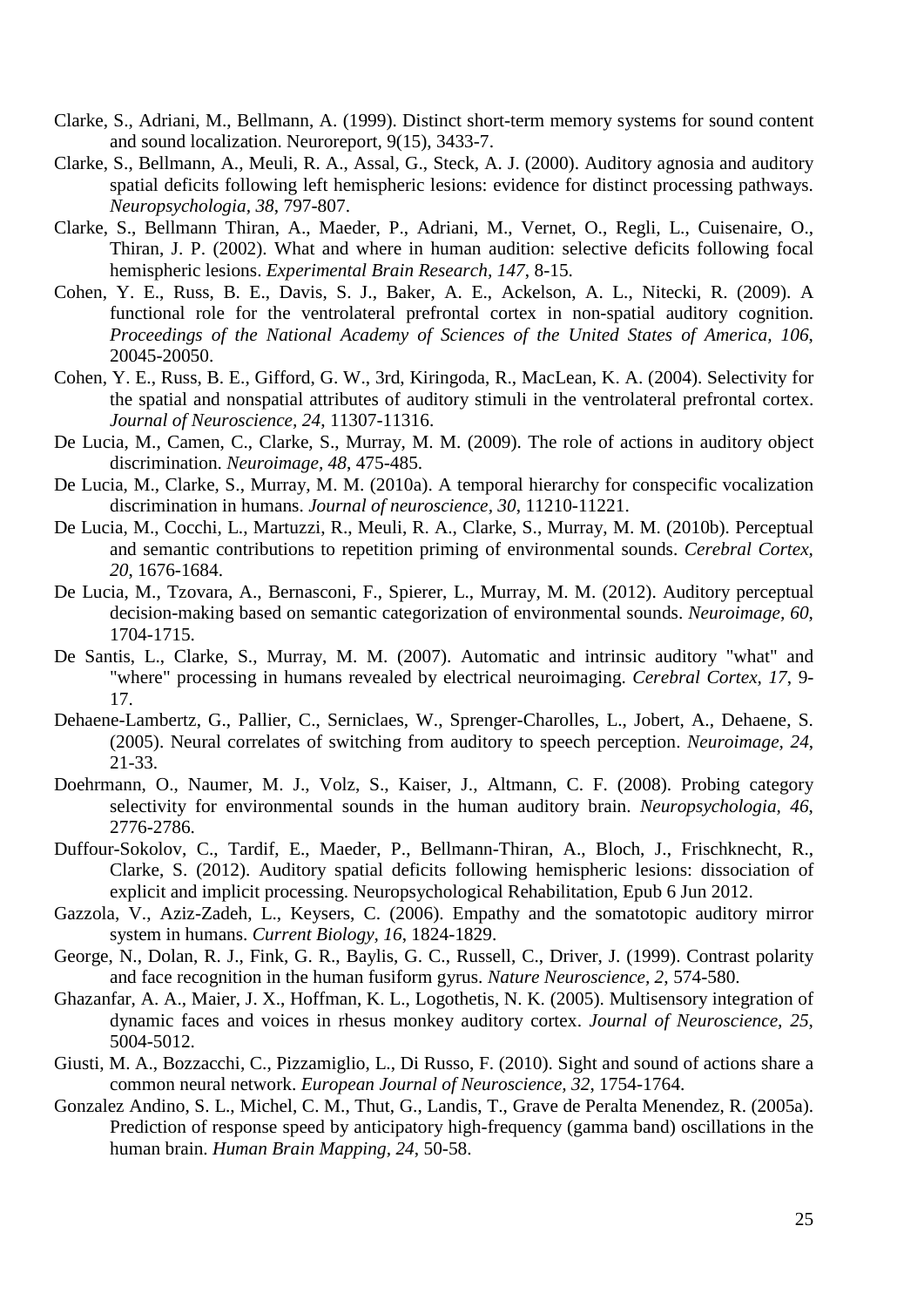- Gonzalez Andino, S. L., Murray, M. M., Foxe, J. J., Grave de Peralta Menendez, R. (2005b). How single-trial electrical neuroimaging contributes to multisensory research. *Experimental Brain Research, 166*, 298-304.
- Grave de Peralta Menendez, R., Gonzalez Andino, S. L., Gomez-Gonzalez, C. M. (2004). The biophysical foundations of the localisation of encephalogram generators in the brain. The application of a distribution-type model to the localisation of epileptic foci. *Revista de Neurologia, 39*, 748-756.
- Grave de Peralta Menendez, R., Gonzalez Andino, S. L., Lantz, G., Michel, C. M., Landis, T. (2001). Noninvasive localization of electromagnetic epileptic activity. I. Method descriptions and simulations. *Brain Topography, 14*, 131-137.
- Guthrie, D., Buchwald, J. S. (1991). Significance testing of difference potentials. *Psychophysiology, 28*, 240-244.
- Hauk, O., Shtyrov, Y., Pulvermuller, F. (2006). The sound of actions as reflected by mismatch negativity: rapid activation of cortical sensory-motor networks by sounds associated with finger and tongue movements. *European Journal of Neuroscience, 23*, 811-821.
- Henson, R., Shallice, T., Dolan, R. (2000). Neuroimaging evidence for dissociable forms of repetition priming. *Science, 287*, 1269-1272.
- Hickok, G., Poeppel, D. (2007). The cortical organization of speech processing. *Nature Reviews Neuroscience, 8*, 393-402.
- Howard, M. A., Volkov, I. O., Mirsky, R., Garell, P. C., Noh, M. D., Granner, M., Damasio, H., Steinschneider, M., Reale, R. A., Hind, J. E., Brugge, J. F. (2000). Auditory cortex on the human posterior superior temporal gyrus. *Journal of Comparative Neurology, 416*, 79-92.
- Itoh, K., Yumoto, M., Uno, A., Kurauchi, T., Kaga, K. (2000). Temporal stream of cortical representation for auditory spatial localization in human hemispheres. *Neuroscience Letters, 292*, 215-219.
- Kaas, J. H., Hackett, T. A. (2000). Subdivisions of auditory cortex and processing streams in primates. *Proceedings of the National Academy of Sciences of the United States of America, 97*, 11793-11799.
- Knebel, J. F., Javitt, D. C., Murray, M. M. (2011). Impaired early visual response modulations to spatial information in chronic schizophrenia. *Psychiatry Research, 193*, 168-176.
- Knebel, J. F., Murray, M. M. (2012). Towards a resolution of conflicting models of illusory contour processing in humans. *Neuroimage, 59*, 2808-2817.
- Kohler, E., Keysers, C., Umilta, M. A., Fogassi, L., Gallese, V., Rizzolatti, G. (2002). Hearing sounds, understanding actions: action representation in mirror neurons. *Science, 297*, 846-848.
- Lahav, A., Saltzman, E., Schlaug, G. (2007). Action representation of sound: audiomotor recognition network while listening to newly acquired actions. *Journal of Neuroscience, 27*, 308-314.
- Lakatos, P., Pincze, Z., Fu, K. M., Javitt, D. C., Karmos, G., Schroeder, C. E. (2005). Timing of pure tone and noise-evoked responses in macaque auditory cortex. *Neuroreport, 16*, 933-937.
- Leaver, A. M., Rauschecker, J. P. (2010). Cortical representation of natural complex sounds: effects of acoustic features and auditory object category. *Journal of Neuroscience, 30*, 7604-7612.
- Lewald, J., Wienemann, M., Boroojerdi, B. (2004). Shift in sound localization induced by rTMS of the posterior parietal lobe. *Neuropsychologia, 42*, 1598-1607.
- Lewis, J. W., Brefczynski, J. A., Phinney, R. E., Janik, J. J., DeYoe, E. A. (2005). Distinct cortical pathways for processing tool versus animal sounds. *Journal of Neuroscience, 25*, 5148-5158.
- Lewis, J. W., Wightman, F. L., Brefczynski, J. A., Phinney, R. E., Binder, J. R., DeYoe, E. A. (2004). Human brain regions involved in recognizing environmental sounds. *Cerebral Cortex, 14*, 1008-1021.
- Liasis, A., Towell, A., Alho, K., Boyd, S. (2001). Intracranial identification of an electric frontalcortex response to auditory stimulus change: a case study. *Cognitive Brain Research, 11*, 227- 233.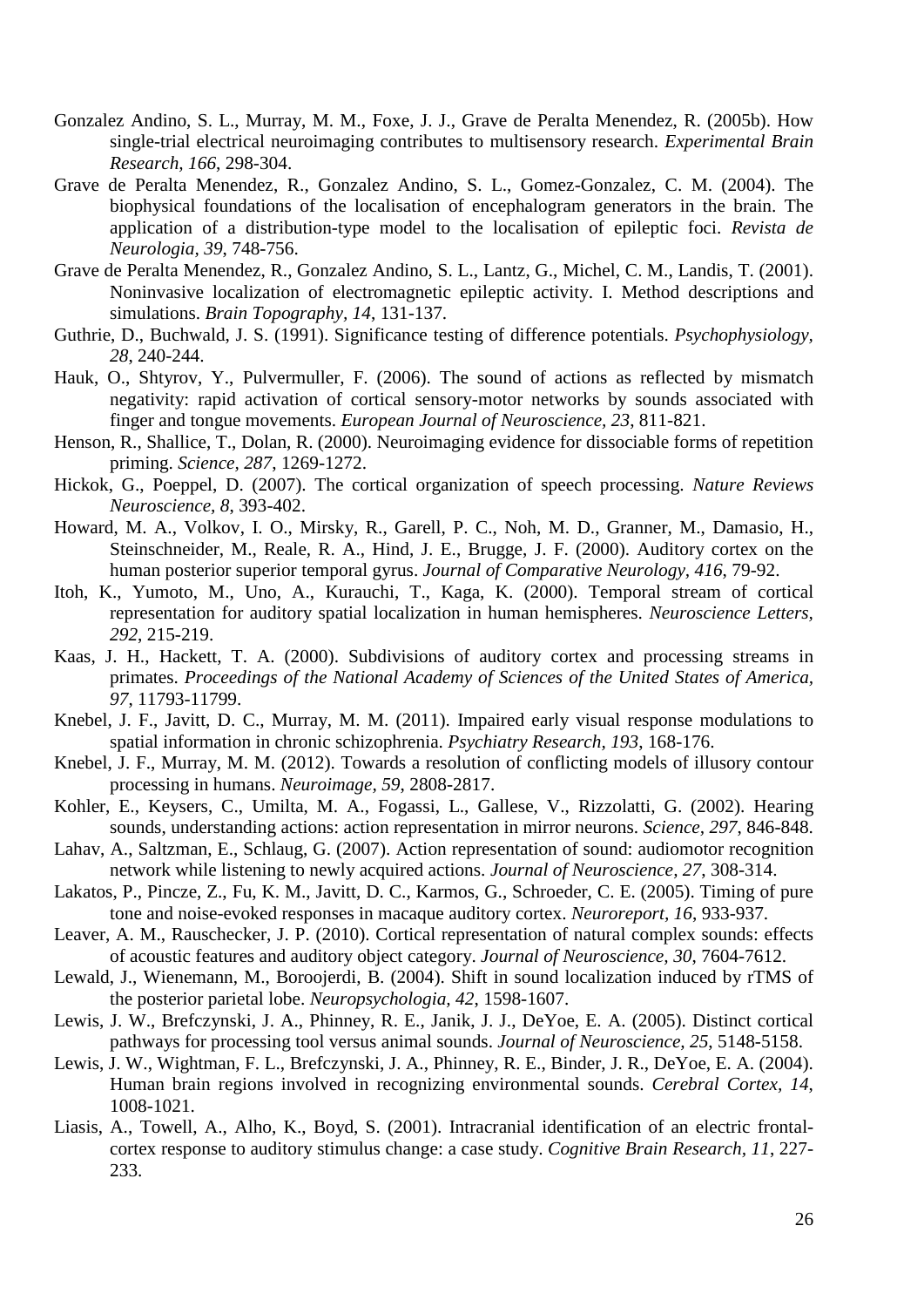- Livingstone D (1875) A Popular Account of Dr. Livingstone's Expedition to the Zambesi and Its Tributaries and of the Discovery of the Lakes Shirwa and Nyassa (1858-1864; paperback edition, General Books LLC (2010)
- Maeder, P. P., Meuli, R. A., Adriani, M., Bellmann, A., Fornari, E., Thiran, J. P., Pittet, A., Clarke, S. (2001). Distinct pathways involved in sound recognition and localization: a human fMRI study. *Neuroimage, 14*, 802-816.
- Martuzzi, R., Murray, M. M., Meuli, R. A., Thiran, J. P., Maeder, P. P., Michel, C. M., Grave de Peralta Menendez, R., Gonzalez Andino, S. L. (2009). Methods for determining frequencyand region-dependent relationships between estimated LFPs and BOLD responses in humans. *Journal of Neurophysiology, 101*, 491-502.
- Michel, C. M., Murray, M. M. (2011). Towards the utilization of EEG as a brain imaging tool. *Neuroimage*.
- Michel, C. M., Murray, M. M., Lantz, G., Gonzalez, S. L., Spinelli, L., Grave de Peralta Menendez, R. (2004). EEG source imaging. *Clinical Neurophysiology, 115*, 2195-2222.
- Murray, M. M., Camen, C., Gonzalez Andino, S. L., Bovet, P., Clarke, S. (2006). Rapid brain discrimination of sounds of objects. *Journal of Neuroscience, 26*, 1293-1302.
- Murray, M. M., Camen, C., Spierer, L., Clarke, S. (2008). Plasticity in representations of environmental sounds revealed by electrical neuroimaging. *Neuroimage, 39*, 847-856.
- Oldfield, R. C. (1971). The assessment and analysis of handedness: the Edinburgh inventory. *Neuropsychologia, 9*, 97-113.
- Perrin, F., Pernier, J., Bertrand, O., Giard, M. H., Echallier, J. F. (1987). Mapping of scalp potentials by surface spline interpolation. *Electroencephalography and Clinical Neurophysiology, 66*, 75-81.
- Perrodin, C., Kayser, C., Logothetis, N. K., Petkov, C. I. (2011). Voice cells in the primate temporal lobe. *Current Biology, 21*, 1408-1415.
- Pizzamiglio, L., Aprile, T., Spitoni, G., Pitzalis, S., Bates, E., D'Amico, S., Di Russo, F. (2005). Separate neural systems for processing action- or non-action-related sounds. *Neuroimage, 24*, 852-861.
- Posner, M. I. (1980). Orienting of attention. *Quarterly Journal of Experimental Psychology, 32*, 3-25.
- Rauschecker, J. P., Scott, S. K. (2009). Maps and streams in the auditory cortex: nonhuman primates illuminate human speech processing. *Nature Neuroscience, 12*, 718-724.
- Rauschecker, J. P., Tian, B. (2000). Mechanisms and streams for processing of "what" and "where" in auditory cortex. *Proceedings of the National Academy of Sciences of the United States of America, 97*, 11800-11806.
- Rivier, F., Clarke, S. (1997). Cytochrome oxidase, acetylcholinesterase, and NADPH-diaphorase staining in human supratemporal and insular cortex: evidence for multiple auditory areas. *Neuroimage, 6*, 288-304.
- Romanski, L. M., Averbeck, B. B. (2009). The primate cortical auditory system and neural representation of conspecific vocalizations. *Annual Review of Neuroscience, 32*, 315-346.
- Romanski, L. M., Goldman-Rakic, P. S. (2002). An auditory domain in primate prefrontal cortex. *Nature Neuroscience, 5*, 15-16.
- Russ, B. E., Orr, L. E., Cohen, Y. E. (2008). Prefrontal neurons predict choices during an auditory same-different task. *Current Biology, 18*, 1483-1488.
- Schroeder, C. E., Lindsley, R. W., Specht, C., Marcovici, A., Smiley, J. F., Javitt, D. C. (2001). Somatosensory input to auditory association cortex in the macaque monkey. *Journal of Neurophysiology, 85*, 1322-1327.
- Scott, S. K. (2005). Auditory processing--speech, space and auditory objects. *Current Opinion in Neurobiology, 15*, 197-201.
- Skoe, E., Kraus, N. (2010a). Auditory brain stem response to complex sounds: a tutorial. *Ear and Hearing, 31*, 302-324.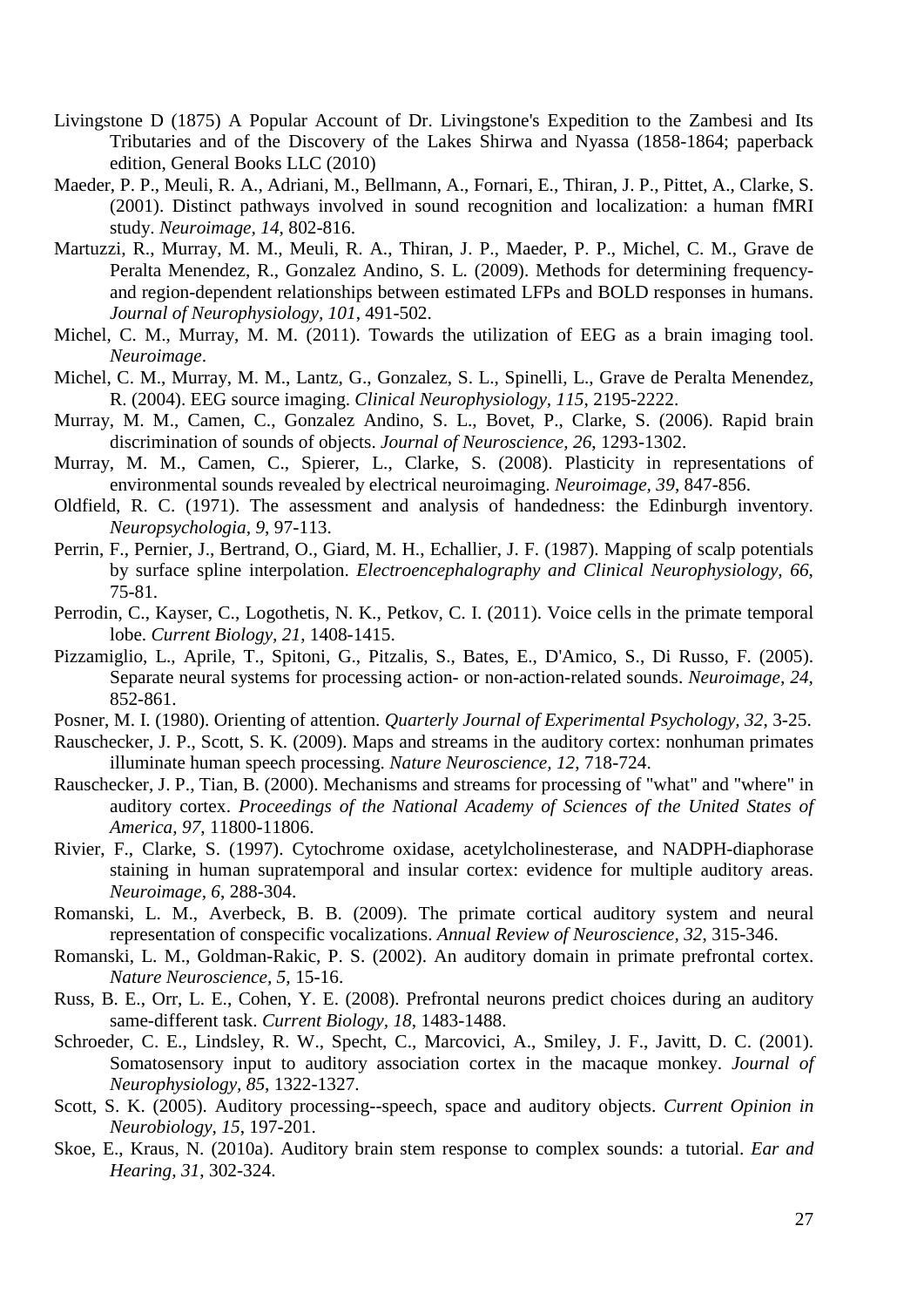- Skoe, E., Kraus, N. (2010b) Hearing it again and again: on-line subcortical plasticity in humans. *PLoS ONE 5,* e13645.
- Soldan, A., Gazes, Y., Hilton, H. J., Stern, Y. (2008). Aging does not affect brain patterns of repetition effects associated with perceptual priming of novel objects. *Journal of Cognitive Neuroscience, 20*, 1762-1776.
- Soldan, A., Zarahn, E., Hilton, H. J., Stern, Y. (2008). Global familiarity of visual stimuli affects repetition-related neural plasticity but not repetition priming. *Neuroimage, 39*, 515-526.
- Spierer, L., Bellmann-Thiran, A., Maeder, P., Murray, M.M., Clarke, S. (2009). Hemispheric competence for auditory spatial representation. Brain, 132(7), 1953-1966.
- Spierer, L., De Lucia, M., Bernasconi, F., Grivel, J., Bourquin, N. M., Clarke, S., Murray, M. M. (2011). Learning-induced plasticity in human audition: objects, time, and space. *Hearing Research, 271*, 88-102.
- Spierer, L., Meuli, R., Clarke, S. (2007a). Extinction of auditory stimuli in hemineglect: Space versus ear. *Neuropsychologia, 45*, 540-551.
- Spierer, L., Tardif, E., Sperdin, H., Murray, M. M., Clarke, S. (2007b). Learning-induced plasticity in auditory spatial representations revealed by electrical neuroimaging. *Journal of Neuroscience, 27*, 5474-5483.
- Spinelli, L., Gonzalez Andino, S. L., Lantz, G., Seeck, M., Michel, C. M. (2000). Electromagnetic inverse solutions in anatomically constrained spherical head models. *Brain Topography, 13*, 115-125.
- Steinschneider, M., Arezzo, J., Vaughan, H. G., Jr. (1982). Speech evoked activity in the auditory radiations and cortex of the awake monkey. *Brain Research, 252*, 353-365.
- Tardif, E., Murray, M.M., Meylan, R., Spierer, L., Clarke, S. (2006) The spatio-temporal brain dynamics of processing and integrating sound localization cues in humans. *Brain research 1092* (1):161-176.
- Tian, B., Reser, D., Durham, A., Kustov, A., Rauschecker, J. P. (2001). Functional specialization in rhesus monkey auditory cortex. *Science, 292*, 290-293.
- Thelen, A., Cappe, C., Murray, M.M. (2012) Electrical neuroimaging of memory discrimination based on single-trial multisensory learning.. Neuroimage, 62, 1478-88.
- Toepel, U., Knebel, J. F., Hudry, J., le Coutre, J., Murray, M. M. (2009). The brain tracks the energetic value in food images. *Neuroimage, 44*, 967-974.
- Toepel, U., Knebel, J.F., Hudry, J., le Coutre, J., Murray, M.M. (2012) Gender and weight shape brain dynamics during food viewing. PLoS One. 7, e36778
- van der Zwaag, W., Gentile, G., Gruetter, R., Spierer, L., Clarke, S. (2011). Where sound position influences sound object representations: a 7-T fMRI study. *Neuroimage, 54*, 1803-1811.
- Viceic, D., Fornari, E., Thiran, J. P., Maeder, P. P., Meuli, R., Adriani, M., Clarke, S. (2006). Human auditory belt areas specialized in sound recognition: a functional magnetic resonance imaging study. *Neuroreport, 17*, 1659-1662.
- Wallace, M. N., Johnston, P. W., Palmer, A. R. (2002). Histochemical identification of cortical areas in the auditory region of the human brain. *Experimental Brain Research, 143*, 499-508.
- Yost, W. A. (1991). Auditory image perception and analysis: the basis for hearing. *Hearing Research, 56*, 8-18.
- Zaehle, T., Geiser, E., Alter, K., Jancke, L., & Meyer, M. (2008). Segmental processing in the human auditory dorsal stream. *Brain Research, 1220*, 179-190.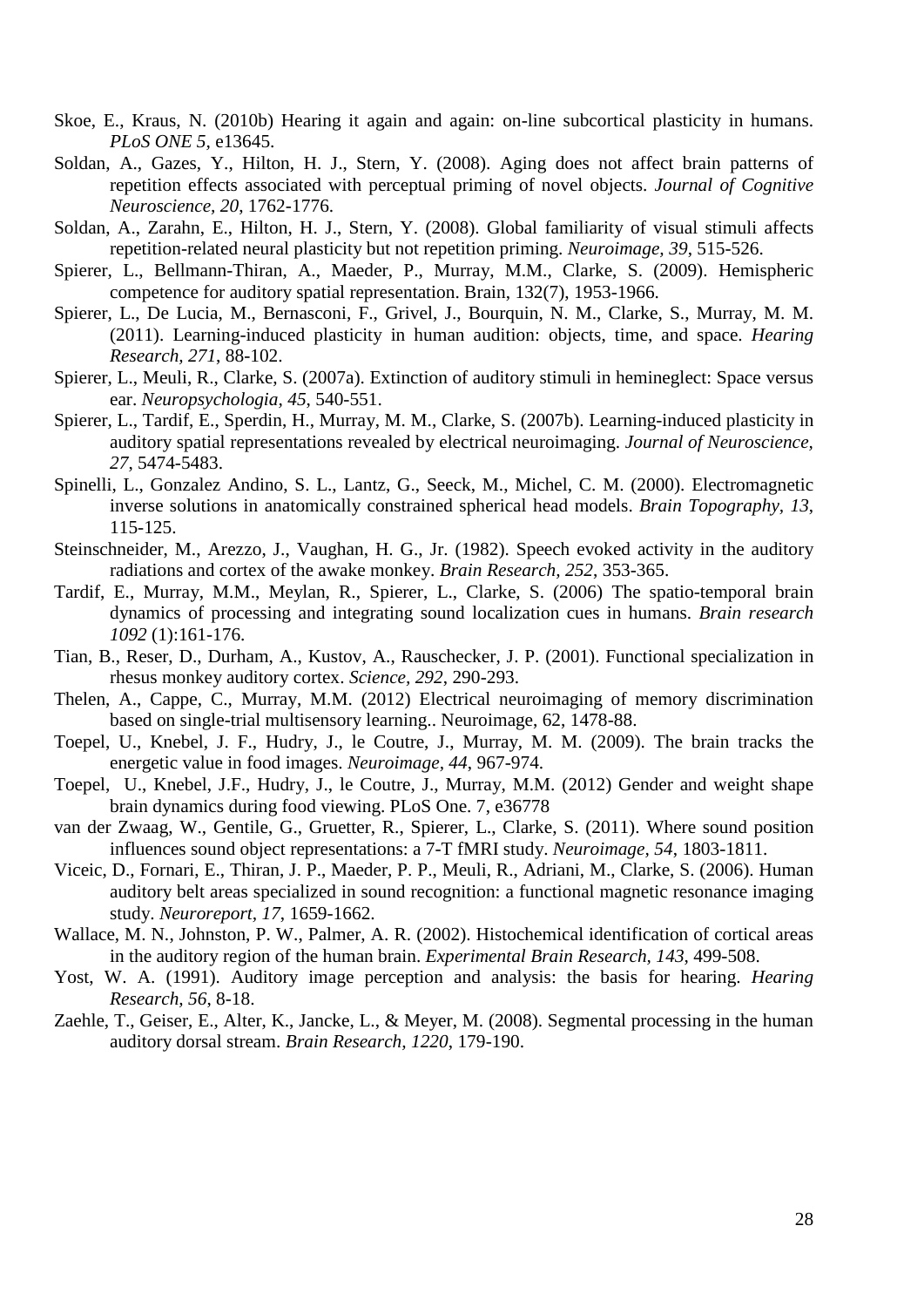

Figure 1. Sound sequences with initial and repeated presentations of sound objects. Within a block the initial and repeated presentations of a given object had either the same (as highlighted in green; left panel) or different lateralizations (in blue; right panel). Furthermore within each block i) 50% of the stimuli were lateralized to the left (L) and 50% to the right (R); ii) the initial and the repeated presentations of the same object were separated by 0-5 intervening items; and iii) the repeated presentations and their immediately preceding stimuli had equally often the same or the opposite lateralization.



Figure 2. Evoked potential modulations at a frontal midline site (electrode Fz) for initial (black line) and repeated presentations (grey-dotted line within incongruent pairs; the red bars highlight periods of significant difference  $(p<0.05)$ ).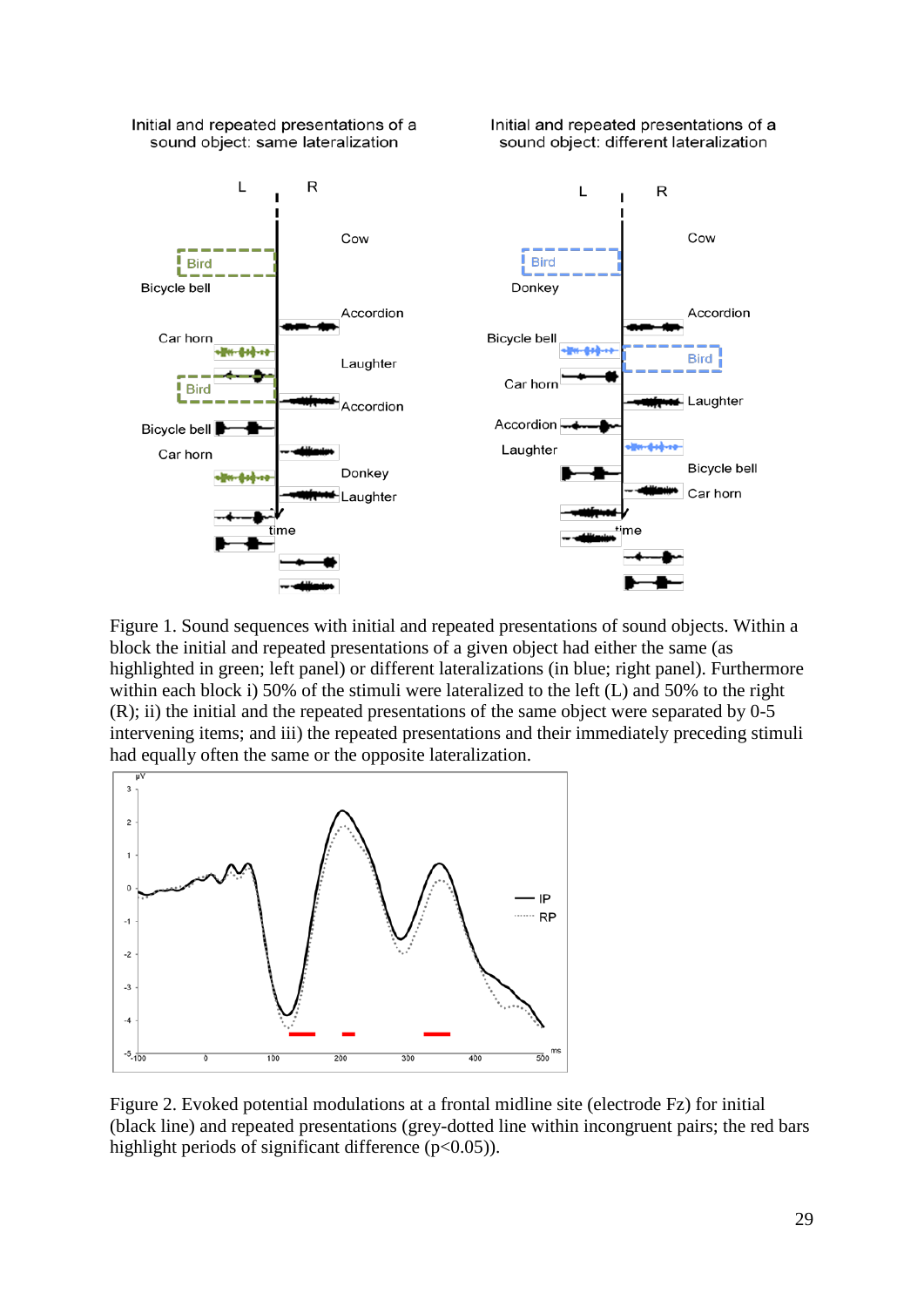

Figure 3. Repetition priming effects in pairs with the same and different lateralization expressed as difference in strength of repeated minus initial presentations (RP-IP). The inverse solution modulations presented a significant effect of congruency at 20-39 ms in the posterior parts of the superior and middle temporal gyri (cluster a) and at 143-162 ms in the inferior and middle temporal gyri (cluster b). Neural activity in either cluster is shown as RP-IP (top), including a zoom-in centered on the period of significant difference, where the confidence interval is indicated (thin line), and as IP and RP for pairs with the same (middle) or different lateralization (bottom). During both periods of significant difference repetition yielded suppression in pairs with the same lateralization and enhancement in pairs with different lateralization. Red bars indicate periods of significant difference, where the following three criteria applied: i) p≤0.05 at node level; ii) a cluster extent threshold of  $k_E \ge 15$ contiguous nodes; and iii) a temporal contiguity of at least 18ms.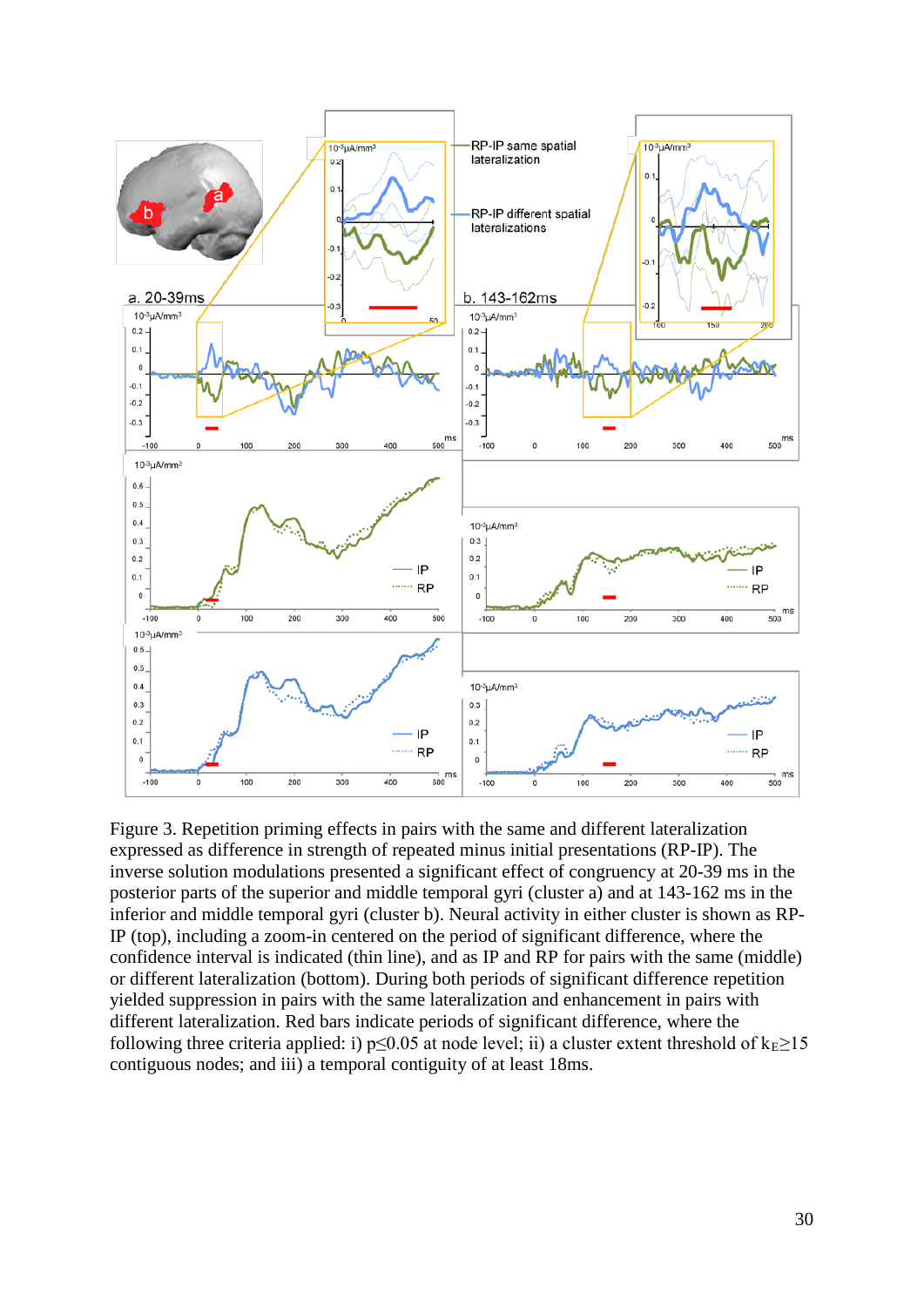

Figure 4. The inverse solution modulations of initial vs. repeated presentations showed significant differences at two time periods, distributed over four clusters. Over the 42-63 ms